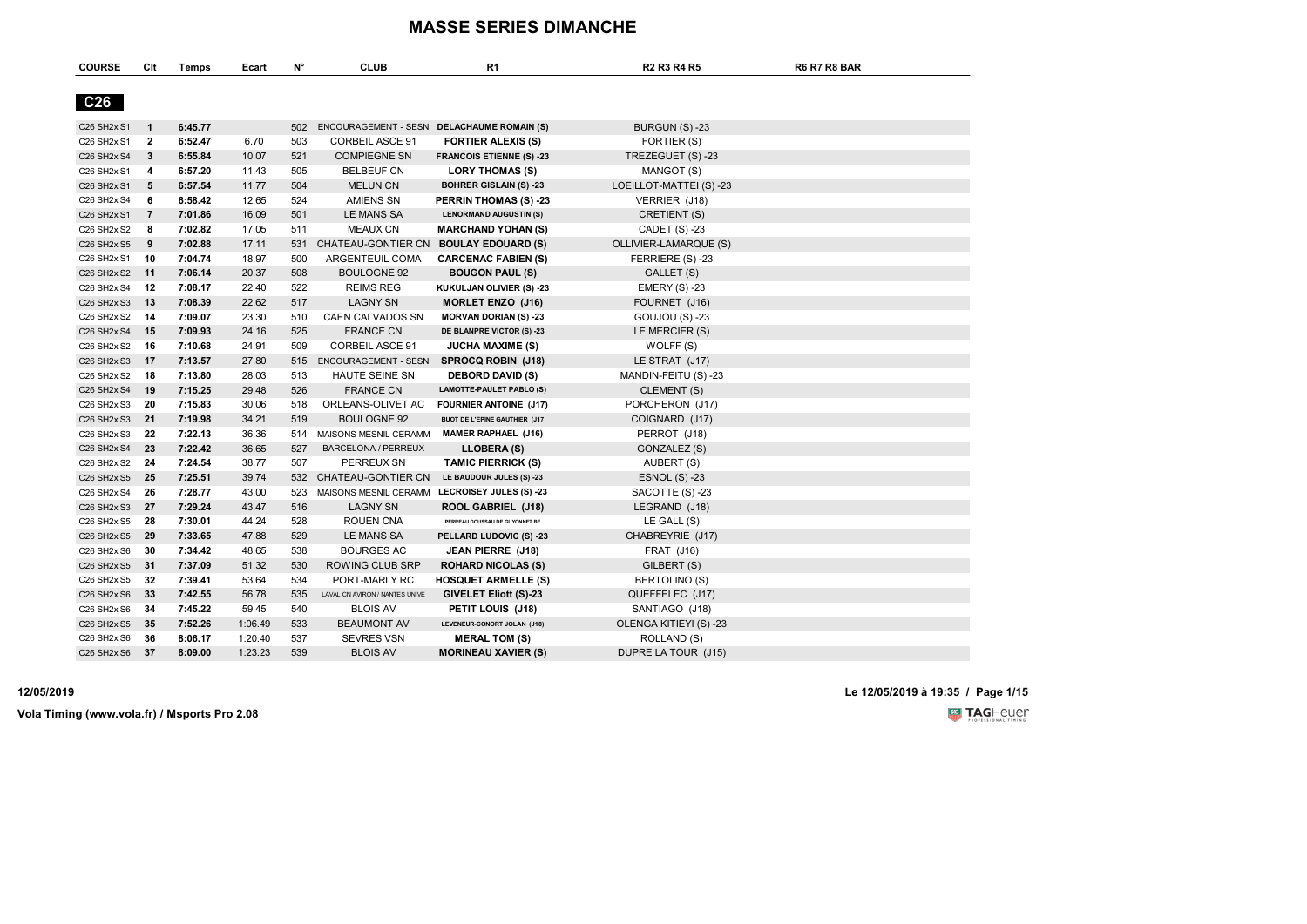| <b>COURSE</b>  | Clt | Temps   | Ecart   |     | CLUB                 | R1                                  | <b>R2 R3 R4 R5</b> | <b>R6 R7 R8 BAR</b> |  |
|----------------|-----|---------|---------|-----|----------------------|-------------------------------------|--------------------|---------------------|--|
|                |     |         |         |     |                      |                                     |                    |                     |  |
| C26 SH2x S2 38 |     | 8:14.91 | 1:29.14 | 512 | <b>JOINVILLE AMJ</b> | <b>DELAROCHELAMBERT QUENTIN (S)</b> | RETTALI (S) -23    |                     |  |
| C26 SH2x S3 39 |     | 8:17.60 | 1:31.83 | 520 | SAINT-MAUR SAC       | THUOT VINCENT (J17)                 | BERROYER (J18)     |                     |  |

| C27 SH4-S1 | 1              | 6:24.86 |       | 544 | MEULAN LES MUREAUX AV       | <b>BOVE IVAN (S)</b>            | ZEMAN (S) SILVESTRE (S) LABORDE (S) -23                               |
|------------|----------------|---------|-------|-----|-----------------------------|---------------------------------|-----------------------------------------------------------------------|
| C27 SH4-S1 | $\mathbf{2}$   | 6:27.31 | 2.45  | 546 | NANTES CA                   | <b>EPAIN LUKE (S)</b>           | BASSET (S) HUBERT (S) -23 KLIMACEK (S) -23                            |
| C27 SH4-S1 | 3              | 6:32.27 | 7.41  | 542 | <b>BOULOGNE 92</b>          | <b>ORAIN GUSTAVE (J18)</b>      | FAUCHEUX (S) MAMES (S) VERSTRAETE (S)                                 |
| C27 SH4-S1 | 4              | 6:33.79 | 8.93  | 547 | JOINVILLE AMJ               | <b>LEPREVOST ANTONIN (S)</b>    | DELFAU (S) JAZEDE (S) MERCIER (S)                                     |
| C27 SH4-S1 | 5              | 6:34.87 | 10.01 | 543 | <b>ENCOURAGEMENT - SESN</b> | <b>MARTINEZ HUGO (S) -23</b>    | DUPETY (S) LOY (S) -23 MARON (S)                                      |
| C27 SH4-S1 | 6              | 6:36.97 | 12.11 | 545 | <b>BOULOGNE 92</b>          | <b>BROUSSART MAXIME (S) -23</b> | FAUGER (S) -23 YVON (S) SARDA (S) -23                                 |
| C27 SH4-S1 | $\overline{7}$ | 6:44.90 | 20.04 | 541 | <b>FRANCE CN</b>            | <b>ALARDET GABRIEL (S)</b>      | HEYNARD (S) -23 DI CUFFA (S) GELOEN (S)                               |
| C27 SH4-S3 | 8              | 6:45.00 | 20.14 | 554 | ANGERS NA                   | SALAT PAUL (S) -23              | GUERY (S) -23 PAPIN (S) HINSCHBERGER-BOCHER (S) -23                   |
| C27 SH4-S2 | 9              | 6:51.01 | 26.15 | 551 | PERREUX SN                  | <b>BONARDET MICKAEL (S)</b>     | DELFOSSE (S) RUTILLET (S) -23 NOUZA (S)                               |
| C27 SH4-S2 | 10             | 6:51.56 | 26.70 | 553 | <b>VERSAILLES CN</b>        | LE MAGUER THEO (S) -23          | PINEL DE GOLLEVILLE (S) -23 KHAIRALLAH (S) -23 VERCHERIN (S)          |
| C27 SH4-S3 | 11             | 6:51.91 | 27.05 | 555 | <b>JOINVILLE AMJ</b>        | <b>GACOIN VICTOR (S)</b>        | BERBAR-REVOL (S) HUYGHE (S) CORDIER (S)                               |
| C27 SH4-S2 | 12             | 6:52.29 | 27.43 | 550 | BARCELONA / PERREUX         | JOVE (S)                        | HIDALGO (S) GARCIA (S) FOUCAULT (S)                                   |
| C27 SH4-S3 | 13             | 6:58.28 | 33.42 | 557 | PORT-MARLY RC               | <b>CARLUCCI THEO (J18)</b>      | SOBCZAK (J18) GADECEAU (J17) POLYCARPE (J18)                          |
| C27 SH4-S2 | 14             | 6:58.44 | 33.58 | 548 | <b>MELUN CN</b>             | <b>JANICKE MAXIMILIEN (J18)</b> | FARGES (J18) TORRIJOS (J18) SAVIDAN (J18)                             |
| C27 SH4-S2 | 15             | 6:59.32 | 34.46 | 549 | <b>JOINVILLE AMJ</b>        | <b>CASCARRE THOMAS (S)</b>      | COLIN (S) DUSSAUGE (S) MAILLARD (S)                                   |
| C27 SH4-S3 | 16             | 6:59.41 | 34.55 | 556 | ANGERS NA                   |                                 | LANDREAU ETIENNE (J17) BONNETOT (J17) BARRE (J17) DE ROCHEBRUNE (J17) |
| C27 SH4-S2 | -17            | 7:08.37 | 43.51 | 552 | LILLE AUN                   | <b>MARSAUX AUGUSTIN (S)</b>     | GOSSET (S) WILPART (S) -23 GOCHON (S)                                 |
| C27 SH4-S3 | 18             | 7:12.52 | 47.66 | 559 | CAEN CALVADOS SN            | <b>LEROUX GILLES (S)</b>        | LANGLOIS (S) COLL (S) VILLENEUVE (S)                                  |
| C27 SH4-S3 | 19             | 7:18.49 | 53.63 | 558 | <b>CREIL ENO</b>            | <b>LECUYER AUGUSTIN (S)</b>     | LEMOINE (S) -23 CRAMBERT (J18) DIMOPOULOS (S)                         |

 **C28** 

| C28 SF2x S1 |                | 7:40.28 |       | 562 | <b>JOINVILLE AMJ</b>  | <b>LECLERC CAMILLE (S)</b>        | DENIS (S)           |
|-------------|----------------|---------|-------|-----|-----------------------|-----------------------------------|---------------------|
| C28 SF2x S1 | $\overline{2}$ | 7:55.57 | 15.29 | 565 | PERREUX SN            | PARCIGNEAU MARION (S) -23         | BREAVOINE (S)       |
| C28 SF2x S1 | 3              | 8:01.31 | 21.03 | 563 | <b>BASSE SEINE SN</b> | <b>OUDET JUSTINE (S) -23</b>      | BOCCANFUSO (S) -23  |
| C28 SF2x S3 | 4              | 8:02.98 | 22.70 | 575 | <b>TOURS ATM</b>      | <b>SCHOENY CLEMENCE (S) -23</b>   | LENOIR (S)          |
| C28 SF2x S1 | 5              | 8:08.42 | 28.14 | 561 | <b>BOULOGNE 92</b>    | <b>ROLLIN JULIETTE (S) -23</b>    | SIEGER (S)          |
| C28 SF2x S2 | 6              | 8:09.86 | 29.58 | 568 | SAINT QUENTIN AV      | <b>CANOVAS JULIE (S) -23</b>      | MASFETY (J18)       |
| C28 SF2x S2 |                | 8:10.74 | 30.46 | 569 | <b>FRANCE CN</b>      | <b>DECOUR ELOISE (S)</b>          | CHAIBAN (S)         |
| C28 SF2x S1 | 8              | 8:12.63 | 32.35 | 560 | <b>HAUTE SEINE SN</b> | <b>COLLOMB LAETITIA (S)</b>       | PELETER-ROYO (J17)  |
| C28 SF2x S3 | 9              | 8:13.22 | 32.94 | 577 | <b>JOINVILLE AMJ</b>  | <b>HEPP-HAUTEVILLE SYLVIE (S)</b> | RAVEAU (S)          |
| C28 SF2x S2 | 10             | 8:14.03 | 33.75 | 571 | <b>NANCY SN</b>       | <b>BERTHET ELEONORE (S) -23</b>   | <b>BOUBAGRA (S)</b> |

**12/05/2019 Le 12/05/2019 à 19:35 / Page 2/15**

**Vola Timing (www.vola.fr) / Msports Pro 2.08**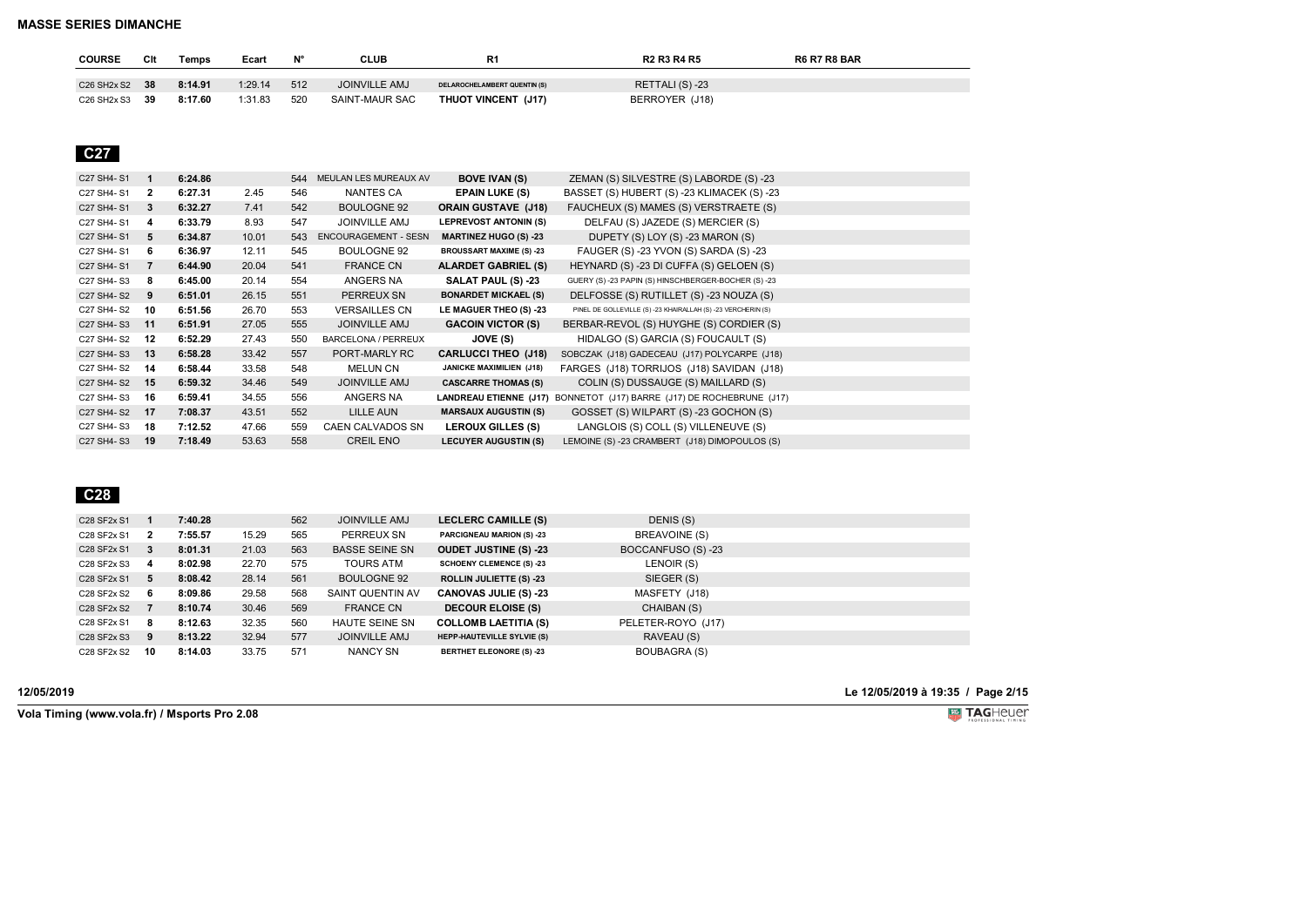| <b>COURSE</b> | Clt | Temps   | Ecart   | N°   | <b>CLUB</b>            | R <sub>1</sub>                 | <b>R2 R3 R4 R5</b>  | <b>R6 R7 R8 BAR</b> |  |
|---------------|-----|---------|---------|------|------------------------|--------------------------------|---------------------|---------------------|--|
|               |     |         |         |      |                        |                                |                     |                     |  |
| C28 SF2x S1   | 11  | 8:14.59 | 34.31   | 564  | SN OISE                | <b>SMAGGHE MATHILDE (S)</b>    | <b>GRAIS (J18)</b>  |                     |  |
| C28 SF2x S2   | 12  | 8:16.52 | 36.24   | 567  | ANGERS NA              | DUFRESNE DE VIREL BREHATINE (S | ROIMIER (S)         |                     |  |
| C28 SF2x S4   | 13  | 8:16.66 | 36.38   | 579  | ANGERS NA              | <b>FAURE MARION (S)</b>        | FREYCENON (S)       |                     |  |
| C28 SF2x S2   | 14  | 8:17.67 | 37.39   | 570  | COMPIEGNE SN           | <b>TROUILLET LUCIE (S) -23</b> | DELESPIERRE (S) -23 |                     |  |
| C28 SF2x S3   | 15  | 8:19.42 | 39.14   | 576  | PERREUX SN             | <b>GORGUET EMELINE (J18)</b>   | LAVAL (S)           |                     |  |
| C28 SF2x S3   | 16  | 8:28.75 | 48.47   | 573  | LE MANS SA             | <b>GLENAZ MARGOT (S) -23</b>   | JOUANNEAUX (S)      |                     |  |
| C28 SF2x S4   | 17  | 8:28.77 | 48.49   | 1006 | <b>ARMENTIERES CLL</b> | <b>BRASSEUR ADELE (J18)</b>    | CASSEZ (S)          |                     |  |
| C28 SF2x S3   | 18  | 8:29.67 | 49.39   | 574  | <b>CORBEIL ASCE 91</b> | <b>MAHIEU MARINE (S)</b>       | PELISSIER (S)       |                     |  |
| C28 SF2x S4   | 19  | 8:33.12 | 52.84   | 583  | <b>FRANCE CN</b>       | <b>HERVOUET SOLENE (S)</b>     | JACQUET (S)         |                     |  |
| C28 SF2x S4   | 20  | 8:41.30 | 1:01.02 | 580  | <b>COMPIEGNE SN</b>    | <b>LEMARCHAND EMA (S) -23</b>  | FRANCOIS (J17)      |                     |  |
| C28 SF2x S2   | 21  | 8:44.83 | 1:04.55 | 566  | SN OISE                | <b>SMAGGHE MICAELA (S)</b>     | GRAIS (S)           |                     |  |
| C28 SF2x S4   | 22  | 8:45.84 | 1:05.56 | 581  | LE MANS SA             | LE COUEDIC CELINE (S)          | BOUGEARD (S) -23    |                     |  |
| C28 SF2x S4   | 23  | 9:07.57 | 1:27.29 | 582  | <b>BOULOGNE 92</b>     | <b>BEN MAHMOUD IMEN (S)</b>    | COURVOISIER (S) -23 |                     |  |
| C28 SF2x S3   | 24  | 9:52.58 | 2:12.30 | 578  | <b>CREIL ENO</b>       | <b>POULAIN ISABELLE (S)</b>    | <b>CHRETIEN</b>     |                     |  |

| C29 SH4+ S1 |    | 6:52.84 |       | 585 | <b>TOURS ATM</b>      | <b>BELLARD JULES (S) -23</b>   | DESUZINGE (S) DENNEVAULT (S) GIRAULT (S) -23                     | BELLARD (J17)         |
|-------------|----|---------|-------|-----|-----------------------|--------------------------------|------------------------------------------------------------------|-----------------------|
| C29 SH4+ S2 | -2 | 6:55.16 | 2.32  | 591 | <b>TOURS ATM</b>      | GICQUEAU ALISTAIR (J17)        | BIGARRE (J18) LEMAITRE (J18) BERTON BOUVIER (J18)                | CLEDE GAUTIER (S) -23 |
| C29 SH4+ S2 | 3  | 7:01.10 | 8.26  | 593 | <b>COMPIEGNE SN</b>   |                                | ULRICH AYMERIC (J18) ROUYER (J18) BERLEUX (S) -23 LEFEBVRE (J17) | DERLINCOURT (J18)     |
| C29 SH4+ S2 | 4  | 7:01.56 | 8.72  | 590 | SAINT QUENTIN AV      | <b>BACLET MAXIME (J18)</b>     | RIQUET (S) -23 KALITYNSKI (S) -23 MERCIER (J18)                  | DECARSIN (J18)        |
| C29 SH4+ S1 | 5  | 7:01.57 | 8.73  | 587 | NANCY SN              | <b>ROSE ARNAUD (S)</b>         | REBELLE (S) -23 CHEVALIER (S) -23 LHERBIER (S) -23               | MANSUYSZABO (J13)     |
| C29 SH4+ S1 | 6  | 7:05.19 | 12.35 | 586 | <b>BASSE SEINE SN</b> | DE VILLERS LOUIS (S) -23       | VILLEMOT (S) GELY (S) QUENNEVILLE (S) -23                        | BEAUVAIS (J16)        |
| C29 SH4+ S1 |    | 7:08.65 | 15.81 | 588 | <b>BOULOGNE 92</b>    | <b>BECHADERGUE BASTIEN (S)</b> | LECUIRE (S) LIÉBERT (S) -23 LONGO (S)                            | RIVOAL (J17)          |
| C29 SH4+ S2 | 8  | 7:10.19 | 17.35 | 592 | MEULAN LES MUREAUX AV | <b>PARMENTIER ARTHUR (S)</b>   | MOSSINO (S) -23 PAYET (J16) ETIENNE (S)                          | PERONNET (J17)        |
| C29 SH4+ S1 | 9  | 7:20.80 | 27.96 | 584 | <b>BOULOGNE 92</b>    | PLANCHEZ ALEXANDRE (S)         | DROULLE (S) GRZESIAK (S) BARBOTIN (S)                            | DELAFOSSE (S)         |
| C29 SH4+ S2 | 10 | 7:25.96 | 33.12 | 589 | <b>REIMS CN</b>       | <b>TAVERNIER CLEMENT (J18)</b> | FOURNIER (J18) CAILLET (J17) MICHEL (J17)                        | TAVERNIER (J13)       |

 **C30** 

| C30 SF4-S1 | 7:22.58 |       | 595 | <b>BOULOGNE 92</b>   | <b>AMIOT MARINE (S) -23</b>     | BERNARD (S) GIRAUD (S) LEMEE (S)               |
|------------|---------|-------|-----|----------------------|---------------------------------|------------------------------------------------|
| C30 SF4-S1 | 7:29.25 | 6.67  | 594 | <b>JOINVILLE AMJ</b> | <b>PARSY PAULINE (S)</b>        | DELIC (J17) AUBRY (S) -23 TIGAUD (S)           |
| C30 SF4-S1 | 7:33.25 | 10.67 | 598 | <b>LAGNY SN</b>      | <b>DELALLEAU DIANE (S)</b>      | SCHEPERS (S) COLLET (S) QUERTINIER (J16)       |
| C30 SF4-S1 | 7:33.57 | 10.99 | 596 | BOULOGNE 92          | <b>CHASTENET EMMA (S) -23</b>   | FAU (S) AUBIER (S) -23 MOREAU (J17)            |
| C30 SF4-S2 | 7:33.89 | 11.31 | 601 | CHATEAU-GONTIER CN   | <b>BOULAY CHARLOTTE (S) -23</b> | BOULAY (S) PLANCHENAULT (S) -23 FERRON (S)     |
| C30 SF4-S2 | 7:35.29 | 12.71 | 599 | NANTES CA            | DUVAL-DACHARY FANNY (J18)       | SEILLERY (S) -23 MANGIN (S) ETIENVRE (S)       |
| C30 SF4-S1 | 7:38.88 | 16.30 | 597 | <b>NANCY SN</b>      | <b>FOUQUET LAURENE (S) -23</b>  | TRUBBACH (S) -23 BRANCHEREAU (J17) NICOLAY (S) |

**12/05/2019 Le 12/05/2019 à 19:35 / Page 3/15**

**Vola Timing (www.vola.fr) / Msports Pro 2.08**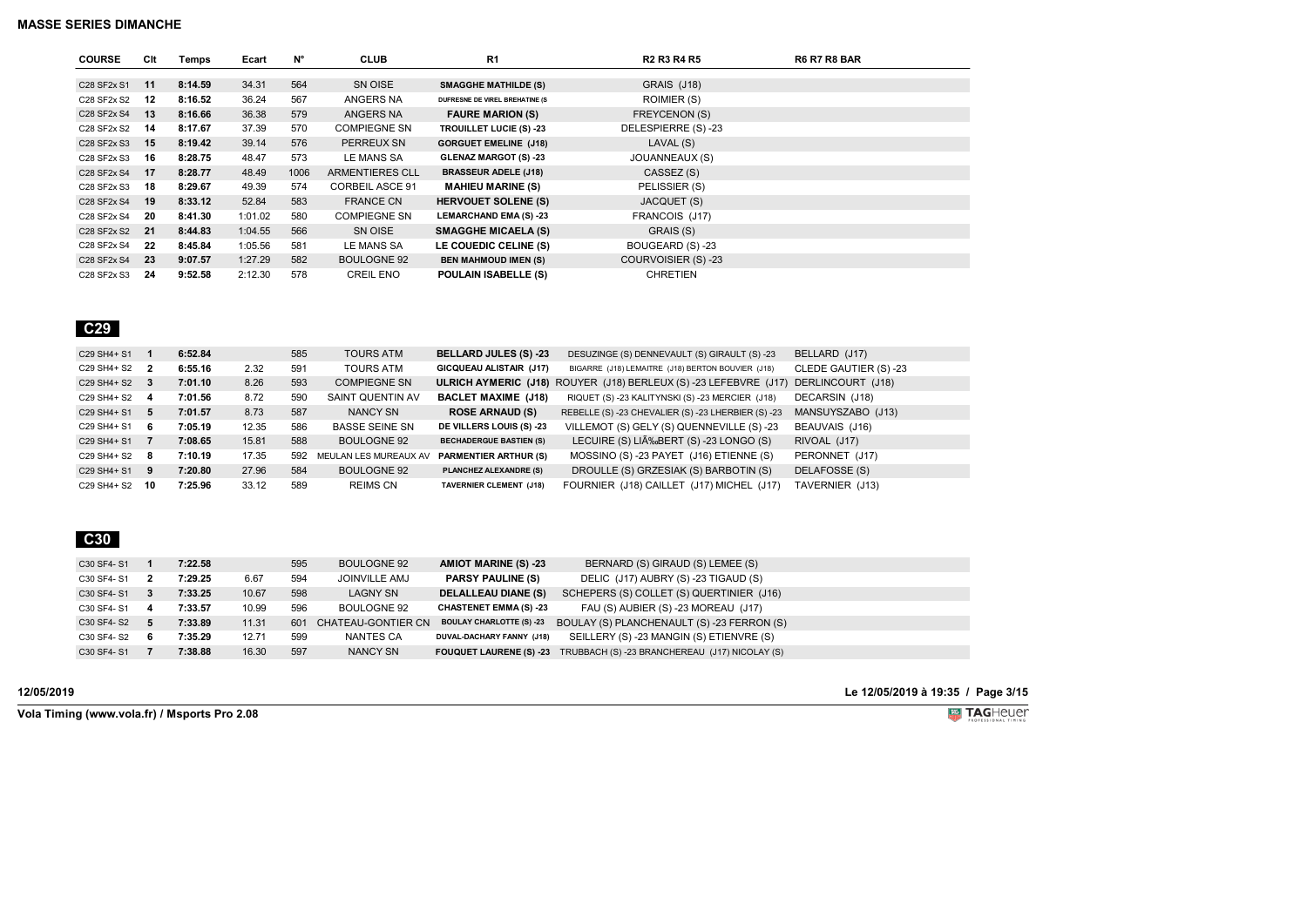| <b>COURSE</b> | Clt | Temps   | Ecart |     | CLUB                  | R1                            | <b>R2 R3 R4 R5</b>                            | <b>R6 R7 R8 BAR</b> |
|---------------|-----|---------|-------|-----|-----------------------|-------------------------------|-----------------------------------------------|---------------------|
|               |     |         |       |     |                       |                               |                                               |                     |
| C30 SF4-S2    |     | 7:52.83 | 30.25 | 602 | <b>REIMS REG</b>      | <b>EMERY JULIETTE (S) -23</b> | CHARLIER (J18) BARBIER (S) -23 COUILLET (J18) |                     |
| C30 SF4-S2    |     | 8:02.49 | 39.91 | 600 | MEULAN LES MUREAUX AV | <b>LEFEBVRE MARIE (S) -23</b> | HALLE (J18) MOSSINO (J17) RATTEZ (S) -23      |                     |

| C31 J18F2x S1 | $\mathbf{1}$ | 7:50.08 |         | 606 | NANCY SN                                            | <b>RUTON SAMANTHA (J18)</b>     | CHAGNOT (J17)     |
|---------------|--------------|---------|---------|-----|-----------------------------------------------------|---------------------------------|-------------------|
| C31 J18F2x S1 | 2            | 7:56.50 | 6.42    | 605 | PORT-MARLY RC                                       | CHEVRIER - DA COSTA ELENA (J1   | PORTIER (J18)     |
| C31 J18F2x S1 | 3            | 8:13.82 | 23.74   | 604 | <b>AMIENS SN</b>                                    | PLASKOWSKI CLARISSE (J18)       | GOEB (J16)        |
| C31 J18F2x S1 | 4            | 8:16.64 | 26.56   | 603 | SAINT QUENTIN AV                                    | <b>HEURLIER AMANDINE (J17)</b>  | MELENCHON (J17)   |
| C31 J18F2x S1 | 5            | 8:21.73 | 31.65   | 607 | CHAMPIGNY SUR MARNE RS                              | <b>CHABOISSIER LELIA (J16)</b>  | DOUILLARD (J17)   |
| C31 J18F2x S1 | 6            | 8:24.69 | 34.61   | 608 | SN OISE                                             | <b>JOUANNE ALICE (J18)</b>      | RIGAUD (J18)      |
| C31 J18F2x S3 | 7            | 8:24.76 | 34.68   | 618 | <b>NANTES CA</b>                                    | <b>HENNES AÃNOA (J17)</b>       | BASTET (J17)      |
| C31 J18F2x S2 | 8            | 8:28.23 | 38.15   | 610 | PERREUX SN                                          | <b>HAUTIN FLORINE (J17)</b>     | BILLY (J17)       |
| C31 J18F2x S1 | 9            | 8:29.56 | 39.48   | 609 | <b>CORBEIL ASCE 91</b>                              | <b>ABREU GOMES CHLOE (J17)</b>  | ALOE (J17)        |
| C31 J18F2x S2 | 10           | 8:30.44 | 40.36   | 611 | <b>VERSAILLES CN</b>                                | PATAROT ADELE (J18)             | TIRVERT (J18)     |
| C31 J18F2x S3 | 11           | 8:34.89 | 44.81   | 616 | BUTRY SUR OISE VOA                                  | <b>VERITE ANNAELLE (J18)</b>    | DUMONT (J16)      |
| C31 J18F2x S4 | 12           | 8:38.94 | 48.86   | 623 | CHAMPIGNY SUR MARNE RS                              | <b>COUSSEMENT MARGAUX (J17)</b> | JUDALET (J17)     |
| C31 J18F2x S2 | 13           | 8:43.10 | 53.02   | 612 | <b>VALENCIENNES UC</b>                              | <b>HERNANDEZ CANDICE (J17)</b>  | BAHOU (J16)       |
| C31 J18F2x S3 | 14           | 8:48.68 | 58.60   | 617 | <b>MEAUX CN</b>                                     | <b>DELATOUR ANGELINA (J17)</b>  | $LOBO$ $(J17)$    |
| C31 J18F2x S2 | 15           | 8:57.30 | 1:07.22 | 615 | ANDRESY CA CONFLUENT/MAISONS M                      | <b>BRISSE JEANNE (J18)</b>      | MOREAU (J17)      |
| C31 J18F2x S4 | 16           | 9:09.95 | 1:19.87 | 622 | <b>ARMENTIERES CLL</b>                              | <b>FRIENCK NOEMIE (J18)</b>     | DELEBARRE (J18)   |
| C31 J18F2x S3 | 17           | 9:11.99 | 1:21.91 | 620 | <b>MELUN CN</b>                                     | COPIN LEA (J17)                 | DESPRE (J17)      |
| C31 J18F2x S4 | 18           | 9:19.73 | 1:29.65 | 621 | SAINT-MAUR SAC                                      | <b>BRUNET ANDREA (J17)</b>      | GARCIA-POTY (J17) |
| C31 J18F2x S3 | 19           | 9:19.86 | 1:29.78 | 619 | FONTAINEBLEAU-AVON AN                               | <b>BRUNEAU TALLICIA (J17)</b>   | DONADEL (J18)     |
| C31 J18F2x S4 | 20           | 9:37.98 | 1:47.90 |     | 624 FONTAINEBLEAU-AVON AN DE DEMANDOLX AMELIE (J18) |                                 | MAZURANOK (J16)   |

# **C32**

| C32 J18F4-S1 |    | 7:45.22 |       | 630 | <b>COMPIEGNE SN</b>         | <b>MABESOONE MAELLE (J18)</b>        | DONNETTE (J17) DECOCK (J18) HERR (J18)                               |
|--------------|----|---------|-------|-----|-----------------------------|--------------------------------------|----------------------------------------------------------------------|
| C32 J18F4-S1 |    | 7:48.31 | 3.09  | 627 | <b>ENCOURAGEMENT - SESN</b> | VILCOQ JOSEPHINE (J18)               | DESVEAUX (J16) VILLANOVA (J18) LEHEUP (J16)                          |
| C32 J18F4-S1 | 3  | 7:48.87 | 3.65  | 625 | <b>REIMS CN</b>             | SEPE NOEMIE (J17)                    | DERIEMONT (J16) MAZY (J17) DEMOTIE (J17)                             |
| C32 J18F4-S2 | -4 | 8:02.46 | 17.24 | 635 | NANTES CA                   |                                      | BERTRAND EUGENIE (J18) BOULORÉ (J17) BENOIT (J17) COLLIARD (J17)     |
| C32 J18F4-S1 | 5  | 8:05.98 | 20.76 | 629 | <b>HAUTE SEINE SN</b>       | <b>BARTEZ CHARLOTTE (J16)</b>        | BAUER (J18) BREBION (J15) NOURY (J16)                                |
| C32 J18F4-S1 | -6 | 8:07.92 | 22.70 | 626 | <b>MANTES AS</b>            |                                      | NERE CAROLINE (J18) DOLINSKI (J16) VANDENBERGHE (J16) VILLEMER (J18) |
| C32 J18F4-S1 |    | 8:08.74 | 23.52 | 631 | <b>MEAUX CN</b>             | <b>RAYMOND CHLOE (J18)</b>           | GRISVAL (J18) BENHAGOUGA (J17) NASRI (J17)                           |
| C32 J18F4-S2 | -8 | 8:11.56 | 26.34 | 632 | ROUEN CNA                   | <b>CONSTANT AUCLAIR BERTILLE (J1</b> | GODU (J15) DIAGNE (J18) MERCIER (J17)                                |
| C32 J18F4-S2 | 9  | 8:15.37 | 30.15 | 633 | <b>VERSAILLES CN</b>        | <b>LESIMPLE ARIANE (J17)</b>         | SINCLAIR (J18) VIMARD (J17) DE MONTGOLFIER (J17)                     |

**12/05/2019 Le 12/05/2019 à 19:35 / Page 4/15**

**Vola Timing (www.vola.fr) / Msports Pro 2.08**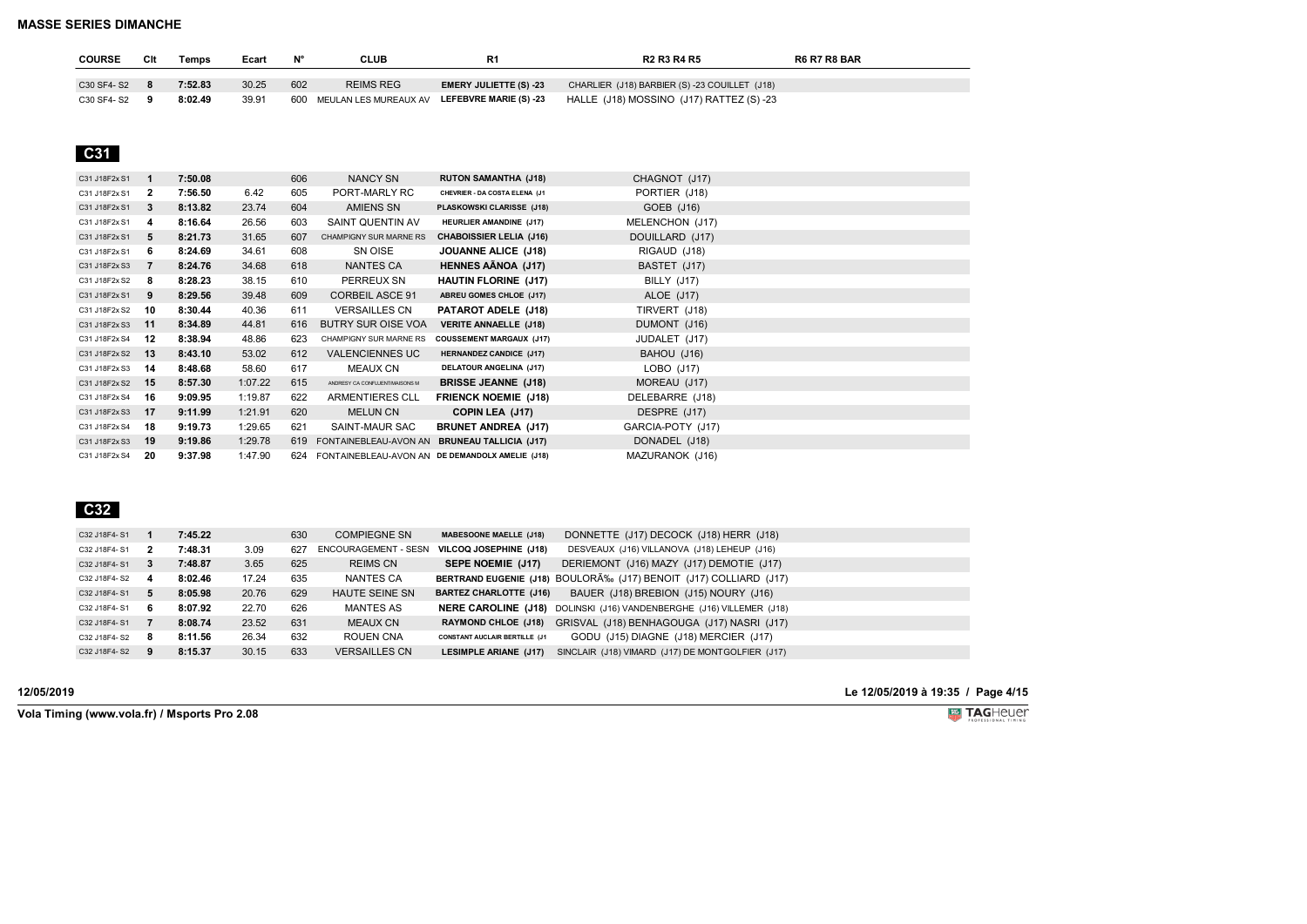| Clt               | Temps   | Ecart   | N°  | <b>CLUB</b>          | R1                          | R <sub>2</sub> R <sub>3</sub> R <sub>4</sub> R <sub>5</sub>                                                      | <b>R6 R7 R8 BAR</b> |
|-------------------|---------|---------|-----|----------------------|-----------------------------|------------------------------------------------------------------------------------------------------------------|---------------------|
|                   |         |         |     |                      |                             |                                                                                                                  |                     |
| 10                | 8:18.49 | 33.27   | 634 |                      |                             | HUCHEDE (J17) BRYER (J18) LE BAUDOUR (J17)                                                                       |                     |
| C32 J18F4-S1 11   | 8:24.11 | 38.89   | 628 | NANTES CA            | HUCHET CAMILLE (J17)        | DAVID (J17) VERVUEREN (J17) HAMON (J17)                                                                          |                     |
| $12 \overline{ }$ | 8:40.05 | 54.83   | 636 | NANTES UNIVERSITE    | <b>GATINEAU CLARA (J18)</b> | SEYNHAEVE (J18) BLAIN (J17) PONTOIZEAU (J17)                                                                     |                     |
| 13                | 8:51.99 | 1:06.77 | 638 | <b>JOINVILLE AMJ</b> |                             | BRUN (J17) TOULET (J17) BRUN (J17)                                                                               |                     |
| 14                | 9:01.36 | 1:16.14 | 637 |                      |                             | ANGAMAN (J18) BIGNON (J17) PEREIRA (J17)                                                                         |                     |
|                   |         |         |     |                      |                             | CHATEAU-GONTIER CN LECOMTE ANNA (J18)<br>LEGRAND MARJORIE (J17)<br>ROUEN CNA / BELBEUF<br>JARDEL VALENTINE (J17) |                     |

| C33 J18H4x S1 |                | 6:52.30 |         | 642 | <b>CAEN CALVADOS SN</b>   | LECORNU ALEXANDRE (J18)          | DAOUDAL (J18) PHILIPPE (J18) PHILIPPE (J16)     |
|---------------|----------------|---------|---------|-----|---------------------------|----------------------------------|-------------------------------------------------|
| C33 J18H4x S1 | $\overline{2}$ | 6:53.54 | 1.24    | 641 | <b>HAUTE SEINE SN</b>     | <b>BAUER MARTIN (J16)</b>        | LEROUX (J17) CASTEL (J17) LANCINO (J17)         |
| C33 J18H4x S1 | 3              | 7:04.50 | 12.20   | 643 | ROUEN CNA                 | <b>MICHELLAND BASTIEN (J18)</b>  | PARIN (J18) JEGOUSSE (J18) TREZEGUET (J17)      |
| C33 J18H4x S3 | 4              | 7:04.95 | 12.65   | 650 | SN OISE                   | AMIAND CAMILLE (J17)             | EZRATTI (J17) HAMOUCHE (J17) GUYON (J17)        |
| C33 J18H4x S1 | 5.             | 7:06.39 | 14.09   | 644 | MEULAN LES MUREAUX AV     | LEFRESNE ANTHONY (J18)           | LEFEBVRE (J17) MESSAGER (J18) STREBLER (J16)    |
| C33 J18H4x S2 | 6              | 7:10.59 | 18.29   | 645 | LE MANS SA                | <b>DOMEDE MAXIME (J18)</b>       | VERO (J18) BIELER (J17) DELABOUDINIERE (J18)    |
| C33 J18H4x S3 | 7              | 7:11.36 | 19.06   | 653 | <b>JOINVILLE AMJ</b>      | JOURDAN DA SILVA THOMAS (J18)    | LECOMTE (J18) CIMENT (J17) ALBERTO (J18)        |
| C33 J18H4x S1 | 8              | 7:11.43 | 19.13   | 639 | LILLE AUN                 | <b>PAYEN YVES (J18)</b>          | JOUVE (J18) SGARD (J18) CHALLE (J17)            |
| C33 J18H4x S2 | 9              | 7:18.09 | 25.79   | 647 | <b>VERSAILLES CN</b>      | OSOROVITZ MICKAÃ (L (J17)        | BEBON (J18) MARTIN (J17) JAILLET (J17)          |
| C33 J18H4x S3 | 10             | 7:24.63 | 32.33   | 652 | AURAY AC/LORIENT A SCORFF | LE BOUEDEC MATEO (J18)           | ROQUET (J18) PHILIPPE (J15) GONZALEZ (J15)      |
| C33 J18H4x S3 | 11             | 7:25.18 | 32.88   | 651 | <b>CHATEAU-GONTIER CN</b> | QUILY ASTRID (J17)               | BOBARD (J17) DE BOISRIOU (J17) SOULINHAC (J17)  |
| C33 J18H4x S2 | -12            | 7:25.76 | 33.46   | 649 | <b>RENNES SR</b>          | QUEFFEULOU CYPRIEN (J18)         | TRISTANT (J18) KERGOMARD (J17) QUINTIN (J18)    |
| C33 J18H4x S2 | 13             | 7:34.48 | 42.18   | 648 | <b>MEAUX CN</b>           | FALLET-PALAMAR VALENTIN (J17)    | FERREIRA (J17) MAGNIEZ (J18) BIERRY (J17)       |
| C33 J18H4x S1 | 14             | 8:06.46 | 1:14.16 | 640 | ORLEANS-OLIVET AC         | <b>COQUEUGNIOT FLORENT (J17)</b> | PIERRET (J15) BROSSARD (J17) SAINT-HONORE (J16) |

 **C34** 

| C34 J18H8+ S1 |      | 6:22.69 |         | 658 | NANCY SN / REIMS REG       | EL AYNAOUI NOAM (J16)         | CLERC-SZABO (J18) JEANDIDIER (J18) LEBEL (J16) MARQUES-VI | AUBREGE (J17) SUDRE (J18) LOPES (J17) VINCENT (J17)             |
|---------------|------|---------|---------|-----|----------------------------|-------------------------------|-----------------------------------------------------------|-----------------------------------------------------------------|
| C34 J18H8+ S1 | 2    | 6:24.81 | 2.12    | 657 | JOINVILLE AMJ / SN PERREUX | <b>BERSON JULES (J18)</b>     | HOANG (J17) MERIGUET (J17) GENET (J18) DUPAYS (J18)       | ADAMS (J17) DELANNE (J17) BENOIT (J17) DERANCOURT (J15)         |
| C34 J18H8+ S2 | -3   | 6:53.36 | 30.67   | 662 | NANTES CA                  | <b>RETAILLAUD COLIN (J18)</b> | SASTRE (J18) VERRANDO (J17) MASSON (J17) EXCOFFON (J18)   | CHAUVET (J17) DBJAY (J17) HERPEUX (J18) PIEMONT (J13)           |
| C34 J18H8+ S2 | 4    | 6:54.10 | 31.41   | 664 | PERREUX SN                 | <b>VIDALMAISON LEO (J17)</b>  | CARRICONDO (J17) MAZOYER (J18) HERMENAULT (J17) CHAUVIN   | GENET (J18) ELOUARDI (J17) SCHNEGGENBURGER (J17) PEYRARD LE (   |
| C34 J18H8+ S1 | 5    | 6:54.12 | 31.43   | 656 | BOULOGNE 92 / CN France    | <b>SOMOGYI OLIVIER (J18)</b>  | BURTIN (J17) BONNAMY (J17) DE BLANPRE (J17) PLESSIA (J17) | BAUDIN (J18) ONDET (J17) DANGLETERRE (J18) BAUDIN (J15)         |
| C34 J18H8+ S1 | 6    | 6:56.04 | 33.35   | 659 | <b>BOULOGNE AV</b>         | <b>HERMAN THIMOTÉ (J18)</b>   | DREUILLET (J18) DAUSQUE (J17) BOULOGNE (J18) GRASSELI (J  | DAUSQUE (J18) GUEUDRE (J17) LEMAITRE (J17) ZIMINE SAUVAGE (J12) |
| C34 J18H8+ S2 |      | 6:56.36 | 33.67   | 663 | <b>BASSE SEINE SN</b>      | KALIL FELIX (J17)             | DE MONTGOLFIER (J17) LELEVREUR (J18) UNY YACOUBI (J17) BA | SCHWENDENWEIN (J17) MARCHAL (J16) LECOMTE (J16) BEAUVAIS (J1    |
| C34 J18H8+ S1 | 8    | 7:00.92 | 38.23   | 655 | NANCY SN                   | <b>ESCHBACH CHARLES (J16)</b> | GEHIN (J16) MEYER (J16) PETAT<br>(J16) CZERWIK (J15)      | THOMAS (J15) ROSE (J15) NAGEL (J16) HANRIOT (J13)               |
| C34 J18H8+ S2 | 9    | 7:03.51 | 40.82   | 665 | ANGERS NA                  | <b>SALAT MATHIEU (J16)</b>    | BARANGER (J16) MALECOT (J15) LOYAT (J16) CHOICHILLON (J1  | ROUILLIER (J15) DELAHOUSSE (J16) DE SARRAZIN (J15) BERGUE (J17) |
| C34 J18H8+ S1 | -10  | 7:04.70 | 42.01   | 660 | NANTES CA                  | <b>LAMOTHE EMMANUEL (J16)</b> | MICHEL (J16) POURCHER (J16) BARTHELEMY (J15) PROUVOST (J  | ANTOINE (J15) TEXIER (J16) JESSON (J16) DHAOUADI (S)            |
| C34 J18H8+ S2 | - 11 | 7:14.79 | 52.10   | 661 | FONTAINEBLEAU-AVON AN      | <b>VERDONCK ALEXIS (J17)</b>  | OHL (J17) MARTIN (J17) DE PERCIN (J18) FOUSSET (J18)      | MERGEY (J18) CASSAGNE (J17) PALSMA (J17) CASSAGNE (J15)         |
| C34 J18H8+ S2 | -12  | 7:23.10 | 1:00.41 | 666 | BOULOGNE 92                | <b>CASTANOS IKER (J16)</b>    | DARMAYAN (J16) FONDEUR (J16) CAYOL (J16) RAFFIN-PEYLOZ (  | OLZIER-LE CALVE (J15) FOURNIER (J15) DUBOIS (J15) RIVOAL (J17)  |

**12/05/2019 Le 12/05/2019 à 19:35 / Page 5/15**

**Voltage TAGHeuer** 

**Vola Timing (www.vola.fr) / Msports Pro 2.08**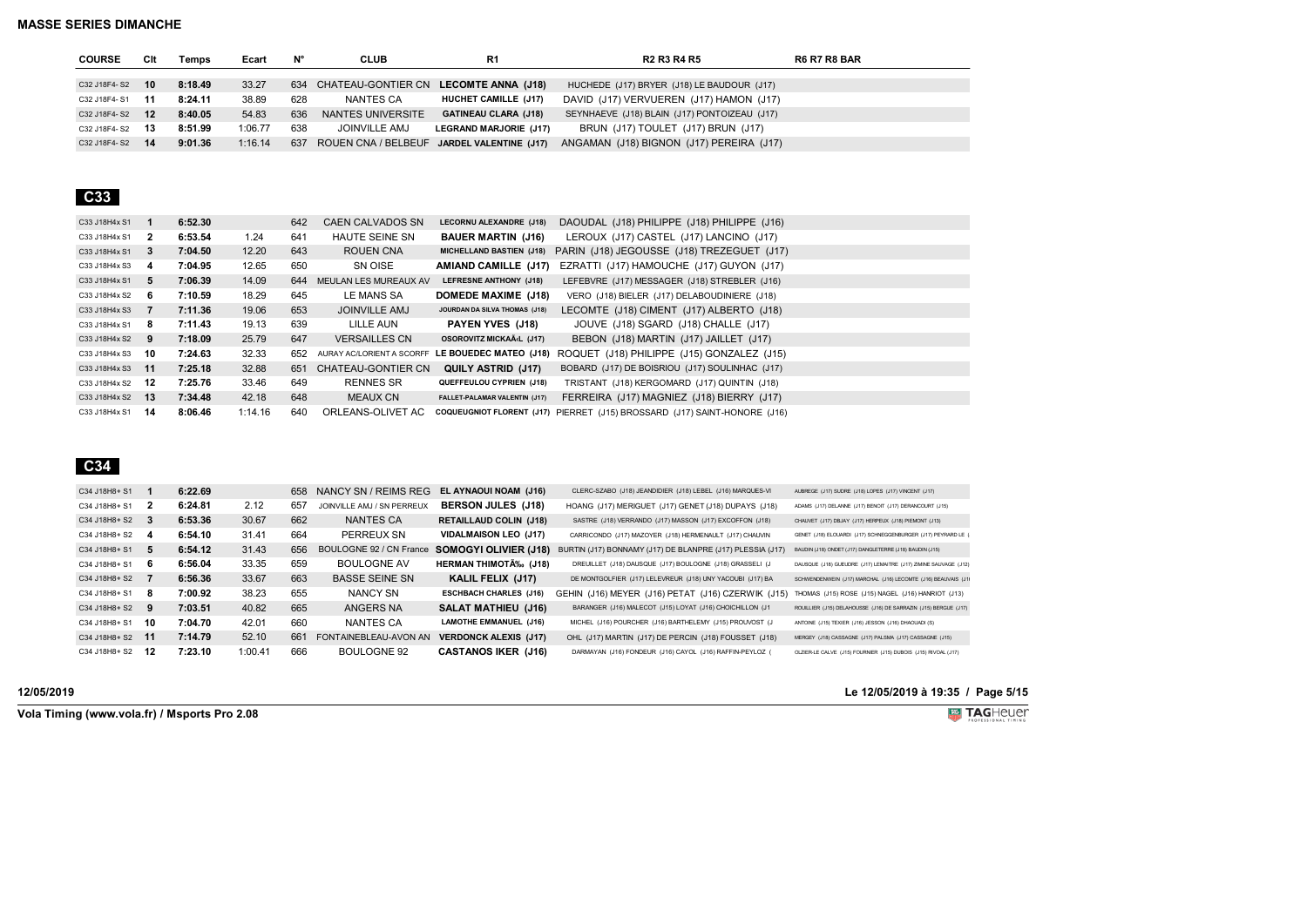| <b>MASSE SERIES DIMANCHE</b> |  |
|------------------------------|--|
|------------------------------|--|

| <b>COURSE</b>   | Clt            | Temps   | Ecart   | N°  | <b>CLUB</b>                                  | R <sub>1</sub>                   | <b>R2 R3 R4 R5</b>   | <b>R6 R7 R8 BAR</b> |  |
|-----------------|----------------|---------|---------|-----|----------------------------------------------|----------------------------------|----------------------|---------------------|--|
|                 |                |         |         |     |                                              |                                  |                      |                     |  |
| C <sub>35</sub> |                |         |         |     |                                              |                                  |                      |                     |  |
| C35 J16F2x S1   | $\mathbf{1}$   | 6:13.86 |         | 670 | <b>BASSE SEINE SN</b>                        | <b>CHATAIGNER MARGOT (J16)</b>   | OUDET (J16)          |                     |  |
| C35 J16F2x S2   | $\overline{2}$ | 6:17.75 | 3.89    | 678 | DOUAI / SOISSONS                             | <b>GOESSENS MAYA (J16)</b>       | MONGIN (J16)         |                     |  |
| C35 J16F2x S1   | 3              | 6:20.77 | 6.91    | 668 | <b>LORIENT A SCORFF</b>                      | <b>BOSQUET MYA (J16)</b>         | CAZEAUX (J16)        |                     |  |
| C35 J16F2x S3   | 4              | 6:21.78 | 7.92    | 682 | <b>VALENCIENNES UC</b>                       | LANDAS AURORE (J16)              | SOUPLET (J15)        |                     |  |
| C35 J16F2x S1   | 5              | 6:23.06 | 9.20    | 667 | <b>FRANCE CN</b>                             | <b>BERNY COLINE (J15)</b>        | LOMBARD (J16)        |                     |  |
| C35 J16F2x S2   | 6              | 6:32.71 | 18.85   | 675 | ANGERS NA                                    | <b>RAULT OCEANE (J16)</b>        | LEBRUN (J16)         |                     |  |
| C35 J16F2x S1   | 6              | 6:32.71 | 18.85   | 669 | ORLEANS-OLIVET AC                            | <b>BATHELLIER MAELLE (J16)</b>   | LOZANCIC (J16)       |                     |  |
| C35 J16F2x S1   | 8              | 6:33.32 | 19.46   | 672 | <b>COMPIEGNE SN</b>                          | ROUYER JULIETTE (J16)            | GEOFFROY (J16)       |                     |  |
| C35 J16F2x S5   | 9              | 6:40.23 | 26.37   | 697 | CHARLEVILLE MEZIERES CN                      | SCHMITZ ADA (J15)                | DUFANDEOU (J15)      |                     |  |
| C35 J16F2x S4   | 10             | 6:41.18 | 27.32   | 687 | LAVAL CN AVIRON                              | <b>BREAL MARIANNE (J16)</b>      | MELLIER (J15)        |                     |  |
| C35 J16F2x S3   | 11             | 6:41.57 | 27.71   | 681 | LE MANS SA                                   | <b>GAUVIN ROMANE (J16)</b>       | MOREAU (J15)         |                     |  |
| C35 J16F2x S2   | 12             | 6:46.16 | 32.30   | 677 | <b>CORBEIL ASCE 91</b>                       | <b>COSME ALIXE (J16)</b>         | PIERRET (J16)        |                     |  |
| C35 J16F2x S1   | 13             | 6:46.59 | 32.73   | 671 | LE HAVRE SHA                                 | <b>TOUTOUX AMBRE (J15)</b>       | LECACHEUR (J16)      |                     |  |
| C35 J16F2x S1   | 14             | 6:52.79 | 38.93   | 673 | CHARLEVILLE MEZIERES CN                      | <b>FRERE MARIE (J15)</b>         | AOMAR (J16)          |                     |  |
| C35 J16F2x S2   | 15             | 6:53.02 | 39.16   | 680 | PORT-MARLY RC                                | <b>VANDELLE CLEMENTINE (J16)</b> | DELECOUR (J15)       |                     |  |
| C35 J16F2x S6   | 16             | 6:53.85 | 39.99   | 701 | ACI <sub>9</sub>                             | ALVEOLOS LAURA (J15)             | GRILLON (J15)        |                     |  |
| C35 J16F2x S5   | 17             | 6:56.25 | 42.39   | 693 | <b>BASSE SEINE SN</b>                        | DE SAINT BLANQUAT HANAE (J15)    | GHAMBA (J15)         |                     |  |
| C35 J16F2x S3   | 17             | 6:56.25 | 42.39   | 686 | SN OISE                                      | <b>CHEVALIER ELISE (J15)</b>     | BOUTIN (J16)         |                     |  |
| C35 J16F2x S2   | 19             | 6:58.42 | 44.56   | 676 | <b>REIMS REG</b>                             | <b>RICHETER MARINE (J15)</b>     | RENARD (J15)         |                     |  |
| C35 J16F2x S3   | 20             | 6:58.73 | 44.87   | 685 | <b>MEAUX CN</b>                              | <b>OBERT LYA (J15)</b>           | MARQUES (J16)        |                     |  |
| C35 J16F2x S5   | 21             | 7:02.45 | 48.59   | 695 | SN OISE                                      | <b>ADJIMI ILONA (J15)</b>        | BRUGG (J16)          |                     |  |
| C35 J16F2x S6   | 22             | 7:02.74 | 48.88   | 704 | LORIENT A SCORFF                             | <b>BORRELL ALICE (J16)</b>       | DEGEORGES (J15)      |                     |  |
| C35 J16F2x S6   | 23             | 7:03.08 | 49.22   |     | 700 FONTAINEBLEAU-AVON AN LANDRY CARLA (J15) |                                  | CASSAGNE (J15)       |                     |  |
| C35 J16F2x S6   | 24             | 7:03.57 | 49.71   | 699 | LE MANS SA                                   | PEDRON ZOE (J16)                 | LABELLE (J15)        |                     |  |
| C35 J16F2x S4   | 25             | 7:05.15 | 51.29   | 692 | <b>MEAUX CN</b>                              | <b>BOUTAUDON CAMILLE (J16)</b>   | BOYER (J16)          |                     |  |
| C35 J16F2x S3   | 26             | 7:05.96 | 52.10   | 684 | BOURGES AC                                   | <b>BERTHET MAELYS (J15)</b>      | MOLES (J16)          |                     |  |
| C35 J16F2x S4   | 27             | 7:07.40 | 53.54   | 689 | <b>MELUN CN</b>                              | <b>LANGLAIS ELOISE (J16)</b>     | SOAVE (J16)          |                     |  |
| C35 J16F2x S6   | 28             | 7:09.93 | 56.07   | 702 | <b>LAVAL CN AVIRON</b>                       | CHAILLOUX CECILE (J16)           | BERNARD (J16)        |                     |  |
| C35 J16F2x S5   | 29             | 7:11.99 | 58.13   | 698 | PORT-MARLY RC                                | <b>BOURGEOIS ANNA (J16)</b>      | FOUCAT GIMENEZ (J15) |                     |  |
| C35 J16F2x S5   | 30             | 7:14.54 | 1:00.68 | 696 | <b>CORBEIL ASCE 91</b>                       | LANGLET ISALINE (J16)            | PACIOSELLI (J15)     |                     |  |
| C35 J16F2x S2   | 31             | 7:18.34 | 1:04.48 | 679 | <b>JOINVILLE AMJ</b>                         | <b>GRILIKHES GARANCE (J15)</b>   | BOULANT (J15)        |                     |  |
| C35 J16F2x S3   | 32             | 7:23.00 | 1:09.14 | 683 | <b>VERSAILLES CN</b>                         | CHEF APOLLINE (J15)              | ABBAS (J15)          |                     |  |
| C35 J16F2x S2   | 33             | 7:25.51 | 1:11.65 |     | 674 FONTAINEBLEAU-AVON AN                    | <b>BEREL MONTAINE (J15)</b>      | GABRIELLI (J15)      |                     |  |
| C35 J16F2x S6   | 34             | 7:48.44 | 1:34.58 | 703 | ANDRESY CA CONFLUENT BOURGEOIS AXELLE (J15)  |                                  | DELMEZ (J15)         |                     |  |
| C35 J16F2x S4   | 35             | 8:49.12 | 2:35.26 | 691 | ROWING CLUB SRP                              | ROISIN Manon (J15)               | BOUKHCHIM (J15)      |                     |  |
|                 |                |         |         |     |                                              |                                  |                      |                     |  |

**12/05/2019 Le 12/05/2019 à 19:35 / Page 6/15**

**Vola Timing (www.vola.fr) / Msports Pro 2.08**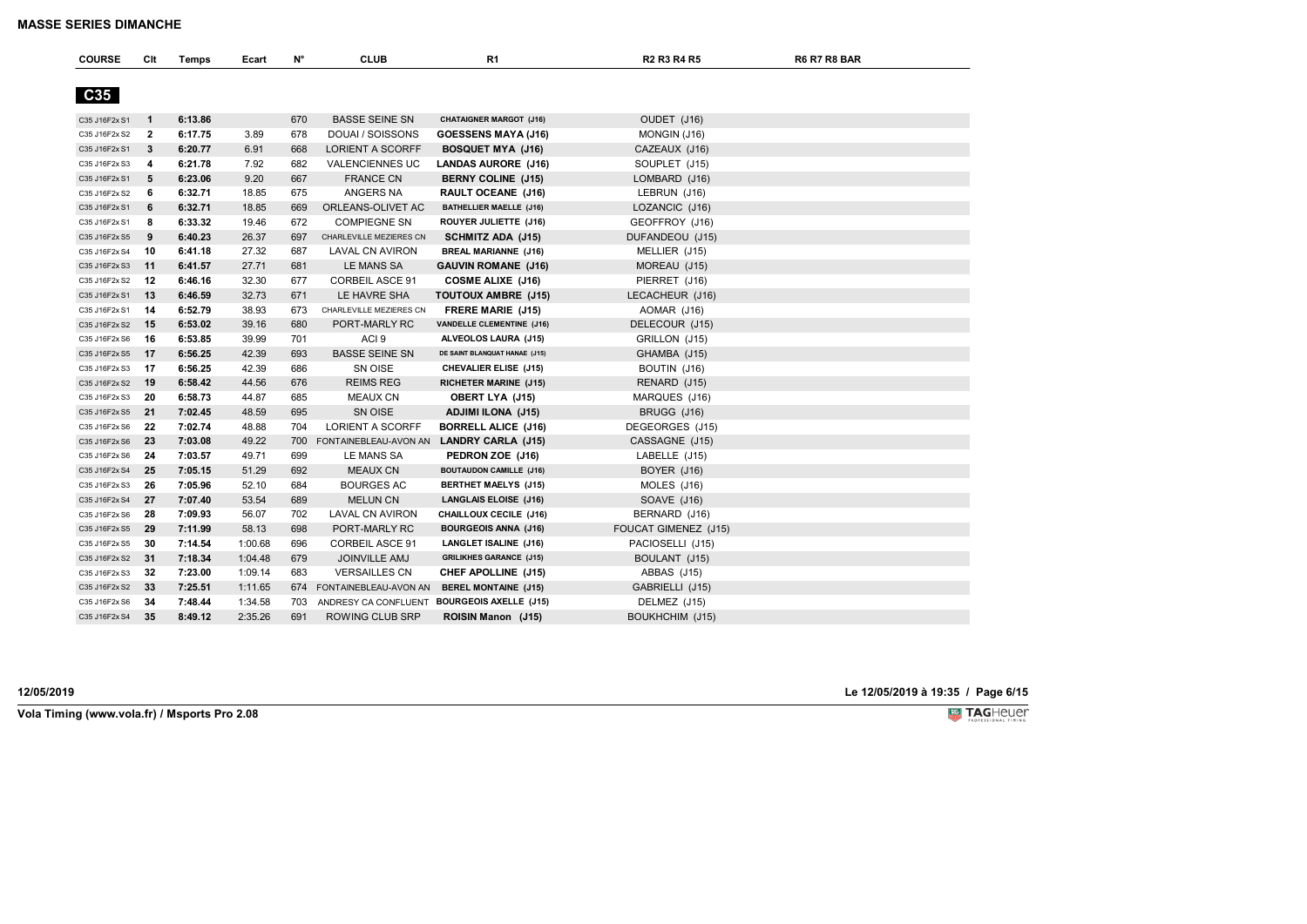| <b>COURSE</b>     | Clt | Temps   | Ecart | N°  | CLUB                   | R1                             | <b>R2 R3 R4 R5</b>                                 | <b>R6 R7 R8 BAR</b> |
|-------------------|-----|---------|-------|-----|------------------------|--------------------------------|----------------------------------------------------|---------------------|
|                   |     |         |       |     |                        |                                |                                                    |                     |
| C36               |     |         |       |     |                        |                                |                                                    |                     |
|                   |     |         |       |     |                        |                                |                                                    |                     |
| C36 J16F4+ S1     |     | 6:32.39 |       | 707 | <b>JOINVILLE AMJ</b>   | <b>GRANDAMY EVA (J16)</b>      | LIGER (J16) CASSEGRAIN (J15) GRANDAMY (J15)        | LE TALLEC (J17)     |
| C36 J16F4+ S1 2   |     | 6:46.43 | 14.04 | 705 | CHATEAU-GONTIER CN     | POIRIER MORGANE (J16)          | POIRIER (J16) DERICKXSEN (J16) LEROY (J15)         | LEMOINE (J16)       |
| C36 J16F4+ S2 3   |     | 6:51.08 | 18.69 | 710 | <b>VERSAILLES CN</b>   | <b>WALLON EMELINE (J15)</b>    | DANIELEC (J15) BONNIN (J15) LEON (J15)             | DAMPOUX (J15)       |
| C36 J16F4+ S2 4   |     | 6:53.52 | 21.13 | 711 | MAISONS MESNIL CERAMM  | <b>RANDALL CHARLOTTE (J15)</b> | REY (J15) ROQUES (J15) HOFLAND (J15)               | BARCZA (J15)        |
| C36 J16F4+ S1     | 5   | 6:58.63 | 26.24 | 708 | <b>HAUTE SEINE SN</b>  | <b>TARALLE CHARLINE (J15)</b>  | SCHEMER (J15) MOIREAU (J16) IMBERT (J16)           | HUREL (J15)         |
| $C36$ J16F4+ S2 6 |     | 7:04.26 | 31.87 | 712 | <b>LAGNY SN</b>        | <b>ROUSSEAU LISE (J15)</b>     | MANQUAT (J15) DA COSTA MARQUES (J16) LEFEVRE (J16) | GAZENGEL (J15)      |
| C36 J16F4+ S1 7   |     | 7:09.70 | 37.31 | 709 | <b>ARMENTIERES CLL</b> | <b>CAPPELAERE LORINE (J16)</b> | LEFEBVRE (J15) HAMEAU (J15) DENHEZ (J15)           | FRIENCK (J18)       |
| C36 J16F4+ S1 8   |     | 7:12.87 | 40.48 | 706 | ORLEANS-OLIVET AC      | JAQUET ILONA (J15)             | VEIGNAL (J15) NEROT (J16) REDCENT (J15)            | TURBAT (J16)        |
| C36 J16F4+ S2     | 9   | 7:21.04 | 48.65 | 713 | <b>ENGHIEN SN</b>      | LUBUMA (J15)                   | ARBAUT (J15) MAILLEAU (J15) GUICHARD (J15)         | JEMINA (J15)        |
|                   |     |         |       |     |                        |                                |                                                    |                     |

 **C37** 

| C37 J16F8+ S1 | 5:48.81 |         | 714 | <b>REIMS REG</b>     | VILAIN CHLOE (J16)             | LEFEVRE (J16) FLORENTIN (J15) SELLIER (J15) LECUIRE (J16 BOUCHOTTE (J15) LECUIRE (J15) LAPEYRONIE (J15) GOUNEL (J12) |                                                                  |
|---------------|---------|---------|-----|----------------------|--------------------------------|----------------------------------------------------------------------------------------------------------------------|------------------------------------------------------------------|
| C37 J16F8+ S1 | 5:54.62 | 5.81    | 716 | PERREUX SN           | <b>GORGUET CELINE (J16)</b>    | MARCELLIN (J16) RANVIER (J15) EDOA YOMO (J15) MARTIAL (J HAREL (J16) HOCDE (J16) THIOLLAY (J15) BOUGAULT (J15)       |                                                                  |
| C37 J16F8+ S1 | 5:58.91 | 10.10   | 715 | NANTES CA            | LATEVI LAWSON-TANNIOU YAA (LLE | LECHEVRANTON (J15) VANDANJON (J16) RIPOCHE (J16) LAUBIGNA                                                            | SOUBIGOU (J16) FORTUN (J15) FAVE (J15) LANDAIS (S) -23           |
| C37 J16F8+ S1 | 5:59.52 | 10.71   | 717 | NANCY SN             | KATTAN LUJAYN (J15)            | STEPIEN (J15) TRITZ (J15) NAGEL (J15) KOIZAN (J15)                                                                   | STEPIEN (J16) CIANELLI (J15) VERNINI (J16) ANDRE (J15)           |
| C37 J16F8+ S1 | 6:20.71 | 31.90   | 721 | <b>TOURS ATM</b>     | <b>DECHARNIA LUCIE (J15)</b>   | GALLAIS (J15) ANDRIEUX (J15) VLERICK (J15) JARRY (J15)                                                               | GALARD (J16) GIQUELLO (J15) DRUON (J15) CLEDE GAUTIER (S) -23    |
| C37 J16F8+ S1 | 6:33.06 | 44.25   | 720 | <b>JOINVILLE AMJ</b> | <b>FLEURY MAIA (J16)</b>       | BLISSON (J16) VICENZOTTI (J15) MONTVILLE (J16) BIGAGLI                                                               | JOURDANDASILVA (J15) MERCIER (J15) BARBIER (J15) VENTURINI (J15) |
| C37 J16F8+ S1 | 7:01.72 | 1:12.91 | 718 | ROUEN CNA            |                                | LESOURD CHLOE (J15) JULIA OLLIVIER (J15) TRIBOUILLARD (J16) BLONDEL (J16) DUV                                        | MIGNON (J16) VAGUET (J15) BARO (J15) ANDRE (J14)                 |

 **C38** 

| C38 J16H4x S1 |    | 5:11.82 |       | 724 | <b>FRANCE CN</b>               | <b>BERNY ERWAN (J16)</b>      | VIENNOT-BOURGIN (J16) BOUCHET (J15) DIDEK (J16)                 |
|---------------|----|---------|-------|-----|--------------------------------|-------------------------------|-----------------------------------------------------------------|
| C38 J16H4x S1 | 2  | 5:20.74 | 8.92  | 723 | <b>JOINVILLE AMJ</b>           | <b>CIMENT ULYSSE (J15)</b>    | SOBCZAK (J15) LAVAL (J15) PERES (J16)                           |
| C38 J16H4x S1 | 3  | 5:23.82 | 12.00 | 722 | <b>HAUTE SEINE SN</b>          | <b>DUMONT GABRIEL (J16)</b>   | CHENEDE (J15) CAROL (J15) DULAC (J16)                           |
| C38 J16H4x S4 | 4  | 5:24.93 | 13.11 | 743 | NANTES UNIVERSITE              | ANQUETIL MATTHIEU (J15)       | MAHE (J15) DEBARD (J15) CHARRON (J16)                           |
| C38 J16H4x S2 | 5  | 5:27.21 | 15.39 | 733 | <b>AMIENS SN</b>               | DU BOS ALBERT (J15)           | DORION (J16) MARZIANO (J16) FOULNY (J15)                        |
| C38 J16H4x S3 | 6  | 5:27.85 | 16.03 | 736 | TOURS ATM                      | POTIN MAYEUL (J16)            | ROYAU (J15) FRANCOIS (J15) DUTERTE (J15)                        |
| C38 J16H4x S2 | 7  | 5:28.44 | 16.62 | 732 | CHATEAU-GONTIER CN/LAVAL CN AV | POIRIER MANON (J16)           | PINARD (J16) SUHARD (J16) BOURGOIN HEBERT (J16)                 |
| C38 J16H4x S1 | 8  | 5:31.23 | 19.41 | 725 | MANTES AS                      | <b>ROUAULT ELIOTT (J16)</b>   | GOUPIL (J15) CUCCI (J15) BARTHAS (J16)                          |
| C38 J16H4x S2 | 9  | 5:31.35 | 19.53 | 731 | <b>JOINVILLE AMJ</b>           | LABIE JULIEN (J15)            | GOY (J16) BONNEMAYRE (J15) BONNEMAYRE (J15)                     |
| C38 J16H4x S3 | 10 | 5:33.45 | 21.63 | 738 | SN OISE                        |                               | MIRANDA MARCO (J15) BLACHON (J15) LATESCU (J16) EL HEDJIM (J16) |
| C38 J16H4x S2 | 11 | 5:34.75 | 22.93 | 729 | PERREUX SN                     | <b>HERMENAULT LOUIS (J15)</b> | PICQUET EGLY (J15) KOUASSI (J15) TITOUS (J15)                   |
| C38 J16H4x S1 | 12 | 5:35.84 | 24.02 | 726 | <b>COMPIEGNE SN</b>            | GAUSSELMANN LOUIS (J16)       | DELCOURT (J15) CURIEN (J16) LAHOUSSE GUERIN (J16)               |
| C38 J16H4x S1 | 13 | 5:38.77 | 26.95 | 727 | ROUEN CNA                      |                               | TREZEGUET KEMO (J15) GUILBART (J15) JEAN (J16) TROQUEREAU (J15) |
|               |    |         |       |     |                                |                               |                                                                 |

**12/05/2019 Le 12/05/2019 à 19:35 / Page 7/15**

**Vola Timing (www.vola.fr) / Msports Pro 2.08**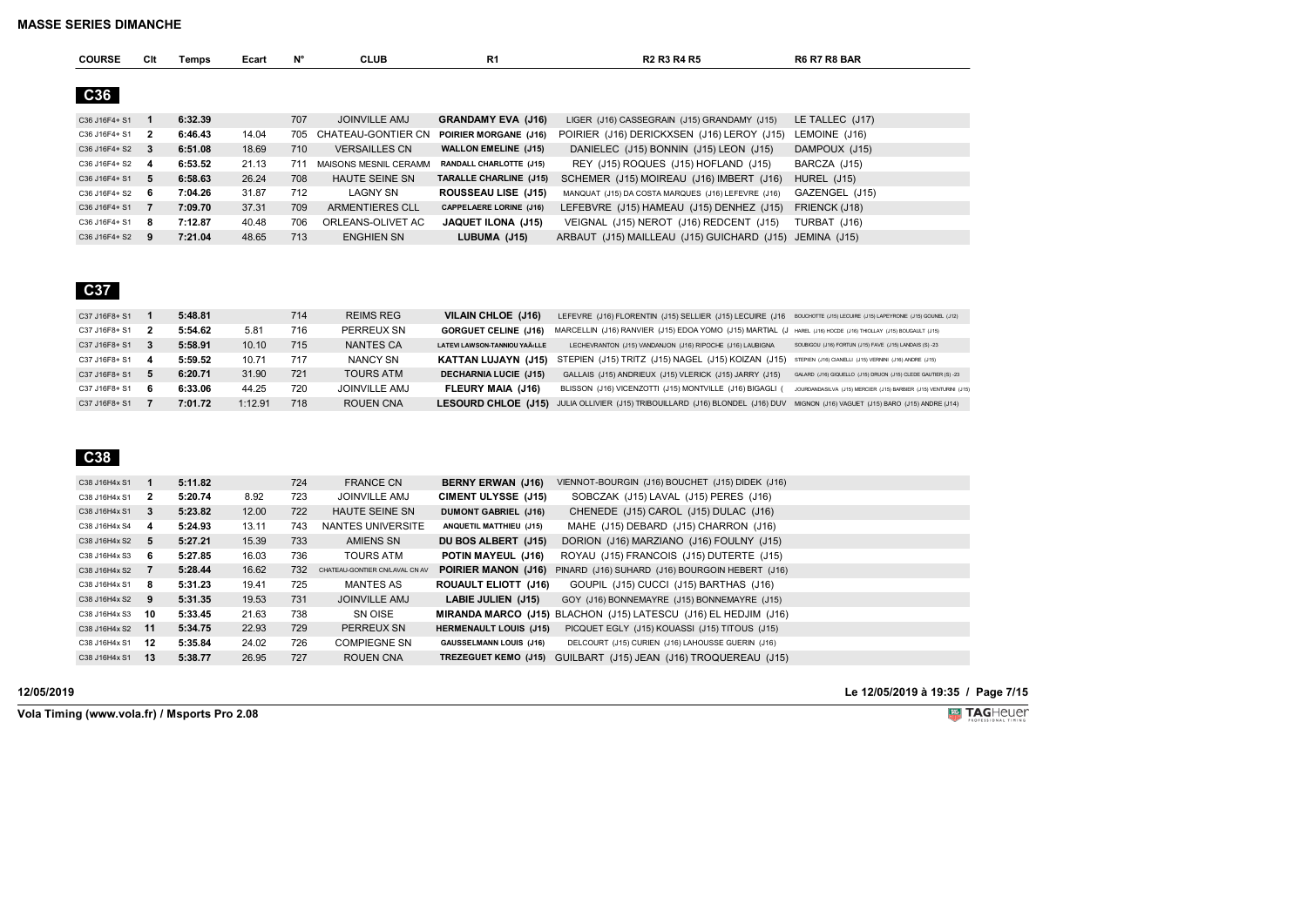| <b>COURSE</b> | Clt | Temps   | Ecart   | Ν°  | <b>CLUB</b>            | R1                              | <b>R2 R3 R4 R5</b>                                        | <b>R6 R7 R8 BAR</b> |
|---------------|-----|---------|---------|-----|------------------------|---------------------------------|-----------------------------------------------------------|---------------------|
|               |     |         |         |     |                        |                                 |                                                           |                     |
| C38 J16H4x S3 | 14  | 5:38.92 | 27.10   | 739 | <b>CORBEIL ASCE 91</b> | LE SCANFF HUGO (J16)            | SAUVIGNON (J15) DEVILLARD (J16) ESCAUT (J16)              |                     |
| C38 J16H4x S3 | 15  | 5:40.23 | 28.41   | 742 | <b>MELUN CN</b>        | LETEINTURIER VINCENT (J16)      | DUCEPT (J15) LOURDEZ (J16) CARON (J16)                    |                     |
| C38 J16H4x S4 | 16  | 5:42.37 | 30.55   | 744 | <b>SAINT-MAUR SAC</b>  | <b>BERTHIER ALEXANDRE (J16)</b> | VERMOT-DESROCHES (J16) VERMOT-DESROCHES (J15) DAMEZ (J15) |                     |
| C38 J16H4x S2 | 17  | 5:42.53 | 30.71   | 735 | <b>RENNES SR</b>       | DI ROSA DANTE (J15)             | BERTHELOT (J16) MALARD (J15) VALLEE (J16)                 |                     |
| C38 J16H4x S3 | 18  | 5:43.58 | 31.76   | 741 | ROWING CLUB SRP        | SANTOS Philippe (J16)           | DUPUIS (J15) KLIMCZUK (J16) NOUAR (J15)                   |                     |
| C38 J16H4x S4 | 19  | 5:51.25 | 39.43   | 748 | <b>HAUTE SEINE SN</b>  | SAUVAN GABRIEL (J15)            | CHENEDE (J15) TRACOL (J15) ROSSO (J15)                    |                     |
| C38 J16H4x S2 | -20 | 5:52.46 | 40.64   | 730 | <b>VERSAILLES CN</b>   | <b>NAGINSKI MATTHIEU (J15)</b>  | MAIMBOURG (J15) NICOLAS (J15) MAZIERES (J15)              |                     |
| C38 J16H4x S4 | 21  | 5:58.88 | 47.06   | 747 | <b>COMPIEGNE SN</b>    | TROIVAUX JULES (J16)            | BOILON (J15) NICOULAUD (J15) MANNESSIER (J16)             |                     |
| C38 J16H4x S4 | 22  | 6:01.76 | 49.94   | 745 | SN OISE                | <b>MARIE STANISLAS (J15)</b>    | BLACHON (J16) CASIER (J15) CONSEIL (J15)                  |                     |
| C38 J16H4x S3 | 23  | 6:02.45 | 50.63   | 737 | <b>BOURGES AC</b>      | <b>FRAT ANTHONY (J16)</b>       | POIRETTE (J16) DEVIDET (J15) GORGE (J16)                  |                     |
| C38 J16H4x S4 | 24  | 6.02.93 | 51.11   | 746 | <b>JOINVILLE AMJ</b>   | <b>DERANCOURT CHARLES (J15)</b> | TOULET (J15) TABUTEAU DES TOUCHES (J15) NASR (J15)        |                     |
| C38 J16H4x S1 | 25  | 6:21.80 | 1:09.98 | 728 | <b>BOULOGNE AV</b>     | <b>VERMEERSCH YANN (J16)</b>    | BENGRICHE (J15) DUVAL (J15) PETIT (J15)                   |                     |
| C38 J16H4x S3 | 26  | 6:25.67 | 1:13.85 | 740 | MAISONS MESNIL CERAMM  | <b>TOSTAIN EVAN (J16)</b>       | WAFLARD (J15) BARCZA (J15) MARZE (J16)                    |                     |

| C39 J16H4+ S1 |     | 5:31.20 |       | 749 | <b>CAEN CALVADOS SN</b>       | <b>BUOT GREGOIRE (J16)</b>       | THOMAS (J16) GASSER-PERAIS (J15) WAHL (J16)                      | TESSON (J16)            |
|---------------|-----|---------|-------|-----|-------------------------------|----------------------------------|------------------------------------------------------------------|-------------------------|
| C39 J16H4+ S1 | 2   | 5:37.36 | 6.16  | 751 | <b>REIMS REG</b>              | <b>AULOGE MAXENCE (J16)</b>      | DELREUX (J16) PECCAVET (J15) STEENS (J16)                        | COUILLET (J18)          |
| C39 J16H4+ S3 | 3   | 5:40.25 | 9.05  | 762 | <b>CAEN CALVADOS SN</b>       | <b>LAROCHE THOMAS (J16)</b>      | LAMMENS (J15) BAYLE DE JESSE (J16) LECHEVALLIER (J15)            | BARETTE (J14)           |
| C39 J16H4+ S1 | 4   | 5:40.81 | 9.61  | 750 | <b>LAGNY SN</b>               |                                  | GORGELIER VICTOR (J16) AUBERT (J15) VYNOGRADON (J15) DETRE (J16) | <b>DUC (J15)</b>        |
| C39 J16H4+ S2 | 5   | 5:42.06 | 10.86 | 756 | PERREUX SN                    | <b>MERAPPERE YOUENN (J15)</b>    | KELLE (J15) WEBER (J16) HAUTIN (J16)                             | BILLY (J15)             |
| C39 J16H4+ S1 | 6   | 5:42.70 | 11.50 | 753 | VERSAILLES CN                 | DE DINECHIN AMBOISE (J16)        | KAUFFMANN (J16) CHOVE (J16) VIVENT (J16)                         | ABBAS (J15)             |
| C39 J16H4+ S2 | 7   | 5:43.09 | 11.89 | 758 | <b>FRANCE CN</b>              | <b>DONATIEN HUGO (J16)</b>       | BELLINO (J16) ROIENA (J15) LAHAUSSOIS (J16)                      | KHEDDAM (J15)           |
| C39 J16H4+ S2 | -8  | 5:45.09 | 13.89 | 757 | <b>REIMS REG</b>              | <b>BERTEA ANTONY (J16)</b>       | GOUNEL (J15) ROLLIN-LOBJOIT (J16) SOUTHON (J15)                  | BORDOGNA (J16)          |
| C39 J16H4+ S2 | 9   | 5:46.17 | 14.97 | 755 | <b>BOULOGNE AV</b>            | <b>FOURDINIER TOM (J16)</b>      | WALLE (J15) MAGNIER (J16) BENGRICHE (J16)                        | BOULOGNE (J12)          |
| C39 J16H4+ S1 | 10  | 5:48.37 | 17.17 | 752 | LILLE AUN                     | <b>KONG ETHAN (J15)</b>          | DOBOEUF (J15) BERNARDCIENIEWSKI (J15) DESCAMPS (J16)             | SERIEN (J16)            |
| C39 J16H4+ S3 | 11  | 5:49.43 | 18.23 | 766 | <b>JOINVILLE AMJ</b>          | <b>MEURIN JULES (J15)</b>        | CORIERAS (J15) CHADET (J16) JAZIRI (J16)                         | HASSANI (J15)           |
| C39 J16H4+ S2 | -12 | 5:54.88 | 23.68 | 760 | <b>GOUET AC</b>               | <b>DUMERCHAT KYRILL (J15)</b>    | FLEURANT (J16) AILLET (J15) PENVEN (J15)                         | LE GLATIN (J12)         |
| C39 J16H4+ S1 | -13 | 5:58.06 | 26.86 | 754 | ORLEANS-OLIVET AC             | LOYER GWENDAL (J16)              | FROUX (J15) BRUNIER (J16) CLAUDON (J15)                          | MOUTTE MILLOT (J15)     |
| C39 J16H4+ S2 | 14  | 6:02.27 | 31.07 | 759 | ENCOURAGEMENT - SESN          | LATAPIE NATHAN (J15)             | BRIAL (J16) GOLFIER (J16) CORSIN (J15)                           | PASCOLO (J16)           |
| C39 J16H4+ S3 | 15  | 6:02.96 | 31.76 | 761 | CHAMPIGNY SUR MARNE RS        | PHILIPPE DAMIEN (J16)            | BEAUGEARD (J15) REFFAIT-OUSSAADI (J15) BOUDON (J16)              | SALAHELDINE (J12)       |
| C39 J16H4+ S3 | 16  | 6:06.22 | 35.02 | 765 | <b>FRANCE CN</b>              | LECROART ADAM (J16)              | DREESEN (J16) FILIPPI (J15) JUBIN (J16)                          | ROBIN-CHAMPIGNEUL (J16) |
| C39 J16H4+ S3 | 17  | 6:17.46 | 46.26 | 763 | <b>LAGNY SN</b>               | <b>FAUVETTE KILLIAN (J15)</b>    | TELLIER (J15) FELIX (J15) CHAILLET (J15)                         | MORISSE (J15)           |
| C39 J16H4+ S3 | 18  | 6.23.70 | 52.50 | 764 | <b>CHAMPIGNY SUR MARNE RS</b> | <b>SALAHELDINE HUSSEIN (J15)</b> | RODRIGUES (J16) CHATELIN (J16) GOMES DA CONCEICAO (J16)          | SANQUER (J15)           |



**12/05/2019 Le 12/05/2019 à 19:35 / Page 8/15** C40 J16H2- S1 **1 5:44.92** 771 COMPIEGNE SN **TREZEGUET TANGUY (J16)** TERNOY (J16)

**Vola Timing (www.vola.fr) / Msports Pro 2.08**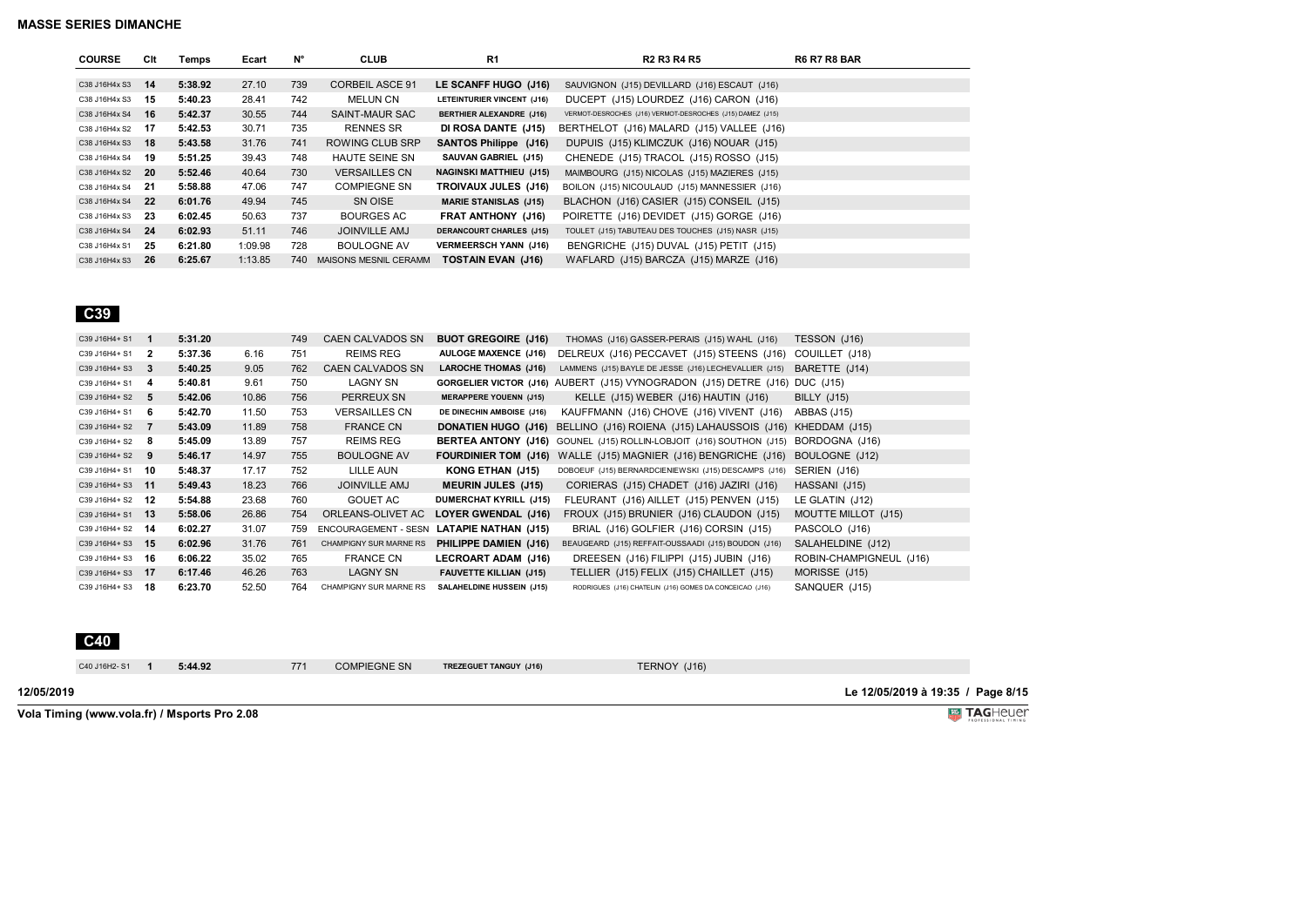| <b>COURSE</b> | Clt            | Temps   | Ecart   | N°  | <b>CLUB</b>             | R <sub>1</sub>                | <b>R2 R3 R4 R5</b> | <b>R6 R7 R8 BAR</b> |
|---------------|----------------|---------|---------|-----|-------------------------|-------------------------------|--------------------|---------------------|
|               |                |         |         |     |                         |                               |                    |                     |
| C40 J16H2-S1  | $\overline{2}$ | 5:50.37 | 5.45    | 768 | <b>TOURS ATM</b>        | <b>BESNARD PAUL (J15)</b>     | CHATAIN (J16)      |                     |
| C40 J16H2-S1  | 3              | 5:50.65 | 5.73    | 767 | CHARLEVILLE MEZIERES CN | HULOT REMI (J16)              | LETIEC (J16)       |                     |
| C40 J16H2-S2  | 4              | 5:54.97 | 10.05   | 775 | <b>DOUAI ASE</b>        | DIAB RIYADH (J15)             | BOONAERT (J16)     |                     |
| C40 J16H2-S2  | 5              | 5:55.57 | 10.65   | 773 | ACI <sub>9</sub>        | KIEFFER GUILLAUME (J15)       | LIMOUSIN (J16)     |                     |
| C40 J16H2-S1  | 6              | 6:00.34 | 15.42   | 770 | SAINT QUENTIN AV        | <b>FAGES THEO (J16)</b>       | DUPONT (J16)       |                     |
| C40 J16H2-S3  |                | 6:02.76 | 17.84   | 778 | SAINT QUENTIN AV        | <b>CREPIN ELIOTT (J15)</b>    | FAGES (J15)        |                     |
| C40 J16H2-S2  | 8              | 6:07.03 | 22.11   | 776 | <b>VERSAILLES CN</b>    | DAUQUIER GUILLAUME (J16)      | POTIER (J16)       |                     |
| C40 J16H2-S3  | 9              | 6:07.68 | 22.76   | 780 | <b>ENGHIEN SN</b>       | TASSA TEO (J15)               | CLAVAL (J16)       |                     |
| C40 J16H2-S2  | 10             | 6:10.25 | 25.33   | 774 | <b>MEAUX CN</b>         | SIMON ALEXANDRE (J16)         | MADAGASCAR (J15)   |                     |
| C40 J16H2-S3  | 11             | 6:23.89 | 38.97   | 781 | DOUAI ASE               | <b>HARDIER BAPTISTE (J15)</b> | DEROO (J15)        |                     |
| C40 J16H2-S2  | 12             | 6:33.16 | 48.24   | 772 | <b>ROUEN CNA</b>        | <b>ASSELIN ADRIEN (J16)</b>   | DE LAMBILLY (J16)  |                     |
| C40 J16H2-S3  | 13             | 7:22.63 | 1:37.71 | 779 | MAISONS MESNIL CERAMM   | <b>CHOAY ANTOINE (J15)</b>    | WEINSTOCK (J15)    |                     |

# **C41**

| C41 SF1x PR2 $\blacksquare$ 1 | 6:00.78 | 783 | <b>CREIL ENO</b> | <b>ROLLAND AUDE (S)</b>                      |
|-------------------------------|---------|-----|------------------|----------------------------------------------|
| C41 SF1x PR2 2 6:47.22        |         |     |                  | 46.44 782 CORBEIL ASCE 91 FLUCK FLORENCE (S) |

# **C43**

| C43 SF1x PR1    | 7:49.42 | 784 | <b>CORBEIL ASCE 91</b> | <b>FRANSON CLAIRE (S)</b> |           |
|-----------------|---------|-----|------------------------|---------------------------|-----------|
|                 |         |     |                        |                           |           |
|                 |         |     |                        |                           |           |
|                 |         |     |                        |                           |           |
| C <sub>44</sub> |         |     |                        |                           |           |
| C44 SH2x PR3    | 6:26.90 | 785 | <b>BOULOGNE 92</b>     | <b>FERREIRA PEDRO (S)</b> | PUPIN (S) |
|                 |         |     |                        |                           |           |

# **C45**

| <b>RIS ORANGIS USRO</b><br>LECONTE (S)<br>LE BIHAN VINCENT (S)<br>786<br>4:28.63<br>,我们就会在这里,我们就会在这里,我们就会在这里,我们就会在这里,我们就会在这里,我们就会在这里,我们就会在这里,我们就会在这里,我们就会在这里,我们就会在这里 |
|----------------------------------------------------------------------------------------------------------------------------------------------------------------------|
|----------------------------------------------------------------------------------------------------------------------------------------------------------------------|

|            | C46          |         |     |             |                           |                                   |  |
|------------|--------------|---------|-----|-------------|---------------------------|-----------------------------------|--|
|            | C46 SH1x PR3 | 4:25.42 | 789 | SOISSONS SN | <b>DAMIEN NICOLAS (S)</b> |                                   |  |
|            |              |         |     |             |                           |                                   |  |
| 12/05/2019 |              |         |     |             |                           | Le 12/05/2019 à 19:35 / Page 9/15 |  |

# **Vola Timing (www.vola.fr) / Msports Pro 2.08**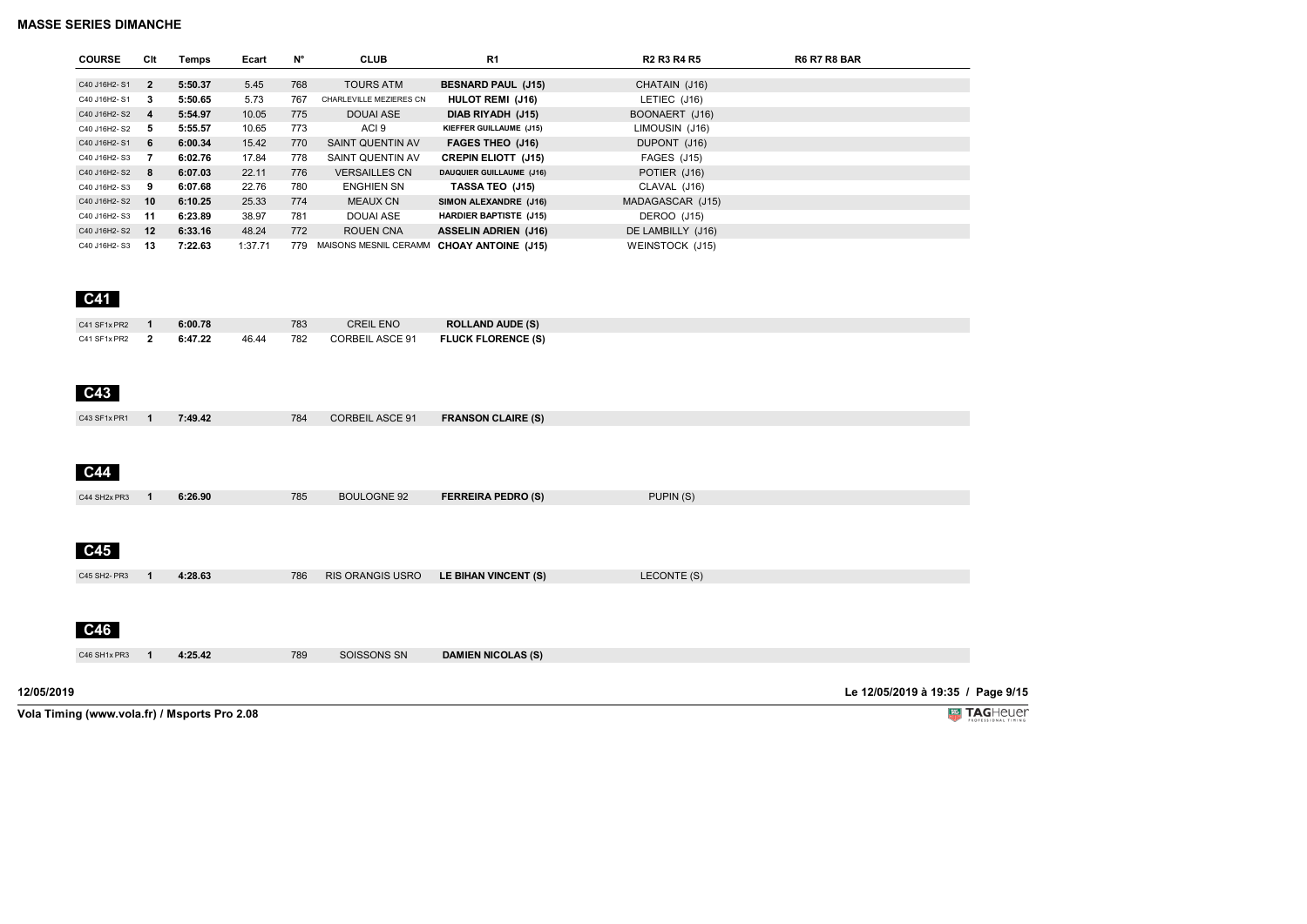| <b>COURSF</b> | Cit | Temps   | Ecart   |     | CLUB                   | R1                          | <b>R2 R3 R4 R5</b> | <b>R6 R7 R8 BAR</b> |  |
|---------------|-----|---------|---------|-----|------------------------|-----------------------------|--------------------|---------------------|--|
|               |     |         |         |     |                        |                             |                    |                     |  |
| C46 SH1x PR3  |     | 5:19.82 | 54.40   | 787 | <b>MEAUX CN</b>        | <b>COURTOIS VINCENT (S)</b> |                    |                     |  |
| C46 SH1x PR3  |     | 6:30.59 | 2:05.17 | 788 | <b>CORBEIL ASCE 91</b> | <b>KHELIFI ALLAN (S)</b>    |                    |                     |  |

| C50 J14F2x S1 | $\mathbf{1}$   | 4:16.57 |         | 793 | <b>LAGNY SN</b>         | <b>ROUSSEL CAPUCINE (J14)</b>             | BALDERANI (J14)       |  |
|---------------|----------------|---------|---------|-----|-------------------------|-------------------------------------------|-----------------------|--|
| C50 J14F2x S1 | $\mathbf{2}$   | 4:21.80 | 5.23    | 791 | <b>BASSE SEINE SN</b>   | <b>DINARD LOUISE (J14)</b>                | MARGUIN (J14)         |  |
| C50 J14F2x S2 | 3              | 4:29.49 | 12.92   | 804 | <b>DOUAI ASE</b>        | GOESSENS LOLA (J13)                       | LEDUC (J13)           |  |
| C50 J14F2x S2 | 4              | 4:34.95 | 18.38   | 802 | ARGENTEUIL COMA         | <b>CHABANE KEYLIA (J14)</b>               | NICOLETTO (J14)       |  |
| C50 J14F2x S2 | 5              | 4:39.49 | 22.92   | 801 | <b>MEAUX CN</b>         | <b>CIOCOTISAN LORENA (J13)</b>            | LUCA (J14)            |  |
| C50 J14F2x S2 | 6              | 4:41.62 | 25.05   | 798 | <b>SOISSONS SN</b>      | <b>DEMOTTIE CELIA (J14)</b>               | CASSAMANI (J13)       |  |
| C50 J14F2x S5 | $\overline{7}$ | 4:42.00 | 25.43   | 816 | <b>LAGNY SN</b>         | <b>DONDAINE ELISA (J14)</b>               | ALEXANDRE (J14)       |  |
| C50 J14F2x S5 | 8              | 4:43.88 | 27.31   | 819 | <b>DOUAI ASE</b>        | <b>RUIZ AMELIE (J14)</b>                  | MOREAUX (J13)         |  |
| C50 J14F2x S1 | 9              | 4:44.04 | 27.47   | 795 | <b>CAEN CALVADOS SN</b> | <b>BOBILLOT SAINTJAMES JADE (J14</b>      | VALLAEYS (J14)        |  |
| C50 J14F2x S4 | 10             | 4:46.25 | 29.68   | 813 | CAEN CALVADOS SN        | <b>COULOMBEL ILARIA (J14)</b>             | PINSAULT (J14)        |  |
| C50 J14F2x S3 | 11             | 4:49.41 | 32.84   | 807 | <b>NANTES CA</b>        | ROUCHER AURĉLIE (J13)                     | ROUVRAIS (J13)        |  |
| C50 J14F2x S4 | 12             | 4:51.31 | 34.74   |     | 811 CHATEAU-GONTIER CN  | SUREAU JEANNE (J14)                       | MOUSSU (J14)          |  |
| C50 J14F2x S1 | - 13           | 4:52.52 | 35.95   | 796 | <b>TOURS ATM</b>        | <b>CAPRON MORGANE (J14)</b>               | GICQUEAU (J13)        |  |
| C50 J14F2x S2 | - 14           | 4:53.90 | 37.33   | 800 | <b>GOUET AC</b>         | LE GLATIN MARION (J12)                    | LE GLATIN (J12)       |  |
| C50 J14F2x S1 | - 15           | 5:01.40 | 44.83   | 797 | <b>COMPIEGNE SN</b>     | <b>BRESSON CLARA (J13)</b>                | MAHRAOUI (J14)        |  |
| C50 J14F2x S3 | 16             | 5:01.76 | 45.19   | 810 |                         | MAISONS MESNIL CERAMM MOREAU SOLENE (J14) | RENARD (J14)          |  |
| C50 J14F2x S4 | 17             | 5:05.54 | 48.97   | 815 | SOISSONS SN             | <b>GUILLEMIN CHLOE (J13)</b>              | MAREUX (J14)          |  |
| C50 J14F2x S3 | 18             | 5:06.87 | 50.30   | 809 | <b>MANTES AS</b>        | OULED HADDOU ALLAL SARA (J13)             | BATUT (J13)           |  |
| C50 J14F2x S5 | 19             | 5:07.20 | 50.63   | 820 | MAISONS MESNIL CERAMM   | AUBERT-OHEIX EMMA (J14)                   | GAUTIER (J14)         |  |
| C50 J14F2x S3 | 20             | 5:09.19 | 52.62   | 806 | <b>CORBEIL ASCE 91</b>  | <b>MENTION AMBRE (J12)</b>                | PACIOSELLI (J13)      |  |
| C50 J14F2x S1 | 21             | 5:09.50 | 52.93   | 794 | <b>ROUEN CNA</b>        | ANDRE JULIE (J12)                         | DUVERGER (J14)        |  |
| C50 J14F2x S4 | 22             | 5:16.05 | 59.48   | 812 | <b>BASSE SEINE SN</b>   | DEBARD LENA (J14)                         | SACCASAN (J14)        |  |
| C50 J14F2x S3 | 23             | 5:16.47 | 59.90   | 805 | <b>BOURGES AC</b>       | <b>MONDUC INES (J12)</b>                  | BERTONECHE (J13)      |  |
| C50 J14F2x S4 | 24             | 5:16.99 | 1:00.42 | 814 | <b>TOURS ATM</b>        | <b>DECHARNIA FANNY (J12)</b>              | PERTET (J13)          |  |
| C50 J14F2x S5 | 25             | 5:17.13 | 1:00.56 | 818 | <b>MANTES AS</b>        | <b>CABLANT CHARLOTTE (J14)</b>            | GONCALVES ALVES (J14) |  |
| C50 J14F2x S2 | 26             | 5:23.35 | 1:06.78 | 799 | <b>FRANCE CN</b>        | DIOUBATE-LE GUERNIC NINA (J12             | PITARRESI (J12)       |  |
| C50 J14F2x S1 | -27            | 5:24.38 | 1:07.81 | 792 | <b>REIMS CN</b>         | <b>DEMOULIN LOUISA (J13)</b>              | AUDEVAL (J14)         |  |
| C50 J14F2x S5 | 28             | 5:25.06 | 1:08.49 | 817 | <b>BOULOGNE 92</b>      | YATES ANNAJULIA (J13)                     | RIOU--DOURRON (J13)   |  |
| C50 J14F2x S3 | 29             | 5:33.97 | 1:17.40 | 808 | <b>BOULOGNE 92</b>      | HALLEY DES FONTAINES JULIA (J             | LEMPERIERE (J13)      |  |



C51 J14F8x+ S2 **1** 3:44.33 828 ANGERS NA JOURNO PAULINE (J14) LEFAIVRE (J14) CAMUT (J14) ROBERT (J13) POULHALEC (J14) MELLET (J14) HULET (J14) ERICUE (J17)

**12/05/2019 Le 12/05/2019 à 19:35 / Page 10/15**

**Vola Timing (www.vola.fr) / Msports Pro 2.08**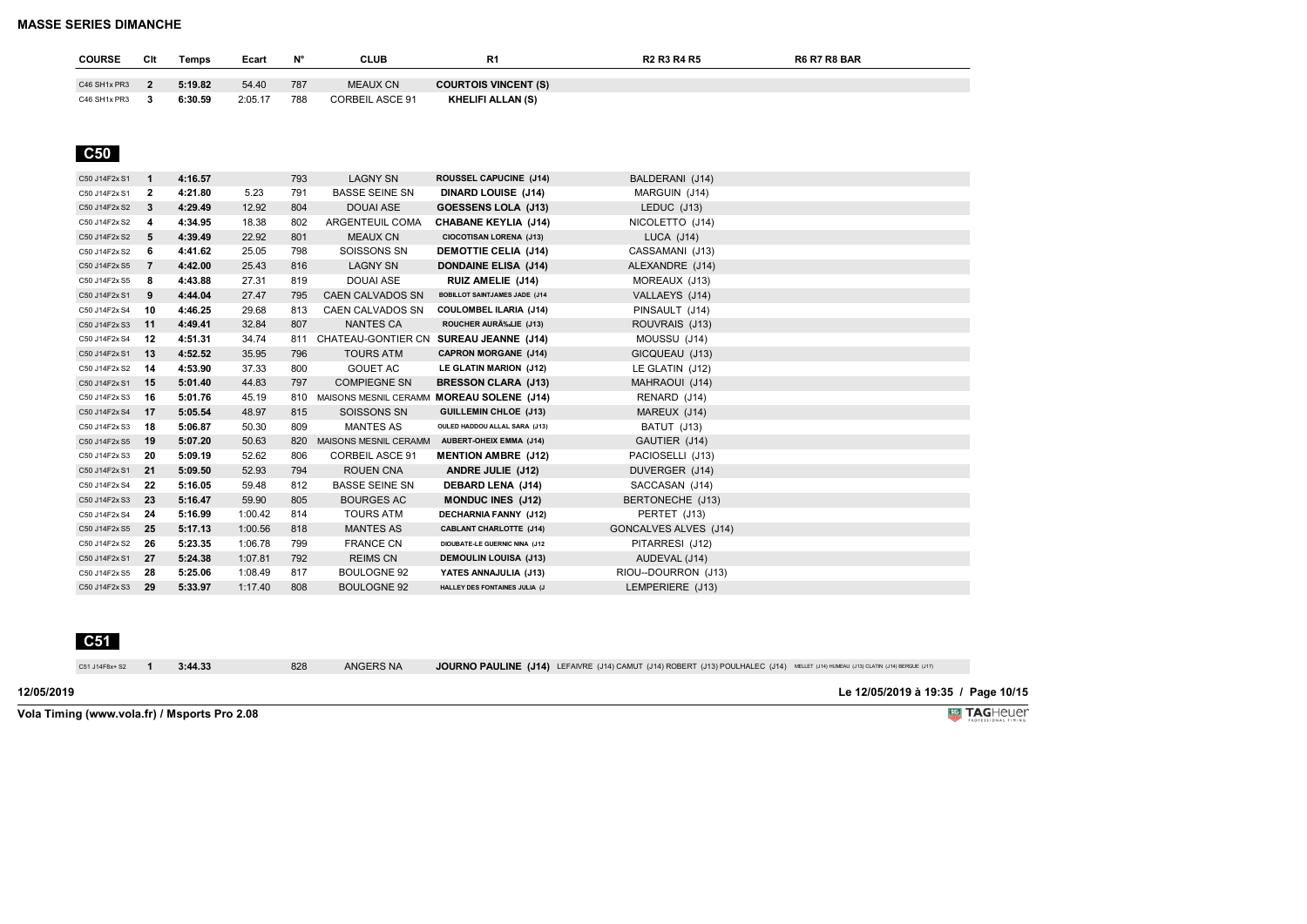| <b>COURSE</b>  | Clt | Temps   | Ecart   | N°  | <b>CLUB</b>                 | R1                               | <b>R2 R3 R4 R5</b>                                                                                                | <b>R6 R7 R8 BAR</b>                                             |
|----------------|-----|---------|---------|-----|-----------------------------|----------------------------------|-------------------------------------------------------------------------------------------------------------------|-----------------------------------------------------------------|
|                |     |         |         |     |                             |                                  |                                                                                                                   |                                                                 |
| C51 J14F8x+ S1 |     | 3:46.90 | 2.57    | 823 | <b>JOINVILLE AMJ</b>        | <b>BOUTILLIER JULIE (J14)</b>    | GUEDARD DELCLOS (J14) GUEDARD DELCLOS (J14) LEBON (J14) J                                                         | BRAIEK (J14) MAURICETTE-JEAMPI (J14) PEDRANGHELULEBRAT (J14) H  |
| C51 J14F8x+ S1 | 3   | 3:51.02 | 6.69    | 821 | NANCY SN                    | <b>COLLOT MARIE (J14)</b>        | SCHAFF (J14) RICHARDIN (J14) HINSINGER (J14) MARCHAL (J1                                                          | KOIZAN (J13) LORFANFANT (J14) MACZUGA (J13) LEROY-SAVALLE (J13) |
| C51 J14F8x+ S2 | 4   | 3:57.49 | 13.16   | 829 | <b>BOULOGNE 92</b>          | <b>ZANELLI VICTORIA (J14)</b>    | VAILLANT (J14) CASTILLO--RUSQUE (J14) DELHOMME-LAFOND (J1                                                         | AUDEBERT (J13) GIRAULT (J13) GONTRAN (J14) RIVOAL (J17)         |
| C51 J14F8x+ S1 | 5   | 3:59.30 | 14.97   | 826 | PERREUX SN                  | XECH LILY (J13)                  | AUTOUR (J13) MILLET (J13) HOCDE (J13) LAUNAY PARIENTE (J AIM TUIL (J13) BERTRAND (J13) DIAS (J13) HENNEBERT (J14) |                                                                 |
| C51 J14F8x+ S2 | 6   | 4:00.60 | 16.27   | 827 | <b>ENCOURAGEMENT - SESN</b> | <b>LEHONGRE GARANCE (J14)</b>    | WANG (J14) ANTONINI (J14) SERPINET (J13) TONNA (J13)                                                              | BOUKARI (J14) LOISEAU (J13) STEINER (J14) DOAT (J12)            |
| C51 J14F8x+ S1 |     | 4:03.04 | 18.71   | 822 | <b>HAUTE SEINE SN</b>       | <b>FROIDEVAUX CAROLANE (J14)</b> | THIERART (J13) ETHEVE (J14) LHERITIERCLERC (J14) NOURY (                                                          | JEMEL (J13) RUFAS (J14) BOUCARD (J13) CARA (J15)                |
| C51 J14F8x+ S1 | 8   | 4:10.74 | 26.41   | 824 | <b>REIMS REG</b>            | <b>DEJANS ELISA (J14)</b>        | GIOT (J14) LOMBARD (J14) LAVINAUD (J12) THEPENIER (J13)                                                           | FERNANDES (J13) PINEL (J14) GRELET (J12) GOUNEL (J12)           |
| C51 J14F8x+ S1 | 9   | 4:13.21 | 28.88   | 825 | NANTES CA                   | <b>DION CANDICE (J14)</b>        | GALLEN (J14) FANIEN (J13) LEHEC (J14) GAUDIN (J14)                                                                | BAICHETTE (J14) PIAU (J13) LE DU (J13) VERNAY (S)               |
| C51 J14F8x+ S2 | 10  | 4:53.72 | 1:09.39 | 830 | <b>HAUTE SEINE SN</b>       | <b>DUMONT ENORA (J13)</b>        | BOURDETAUSTRUI (J13) HANHART (J13) KALAIDJIAN (J13) PARED                                                         | LANCINO (J12) SEVILLE (J13) MASDEBAIL (J13) JAILLARD (J12)      |

 **C52** 

| C52 J14H1x S2 | -1             | 4:13.66 |         | 839 | <b>REIMS REG</b>          | JOLARD ALEXANDRE (J14)          |
|---------------|----------------|---------|---------|-----|---------------------------|---------------------------------|
| C52 J14H1x S1 | $\mathbf{2}$   | 4:15.97 | 2.31    | 837 | <b>MEAUX CN</b>           | DAVAU REMI (J14)                |
| C52 J14H1x S2 | 3              | 4:28.36 | 14.70   | 841 | FONTAINEBLEAU-AVON AN     | LE DROUMAGUET THOMAS (J14)      |
| C52 J14H1x S3 | 4              | 4:32.62 | 18.96   | 848 | <b>CORBEIL ASCE 91</b>    | <b>LENGLET YANN (J14)</b>       |
| C52 J14H1x S1 | 5              | 4:34.90 | 21.24   | 836 | <b>LORIENT A SCORFF</b>   | <b>TROMELIN ETHAN (J13)</b>     |
| C52 J14H1x S3 | -6             | 4:34.93 | 21.27   | 846 | MEULAN LES MUREAUX AV     | GOSSE PIERRE (J14)              |
| C52 J14H1x S1 | $\overline{7}$ | 4:41.89 | 28.23   | 835 | <b>REIMS CN</b>           | <b>TAVERNIER NAEL (J13)</b>     |
| C52 J14H1x S3 | 8              | 4:42.34 | 28.68   | 847 | <b>BUTRY SUR OISE VOA</b> | <b>OLIVIERO MAXIME (J13)</b>    |
| C52 J14H1x S1 | 9              | 4:44.45 | 30.79   | 833 | <b>SAINT QUENTIN AV</b>   | <b>GOSSELIN LUCIE (J14)</b>     |
| C52 J14H1x S4 | 10             | 4:45.87 | 32.21   | 851 | <b>MEAUX CN</b>           | <b>DELCOURT FLORIAN (J13)</b>   |
| C52 J14H1x S1 | 11             | 4:52.53 | 38.87   | 834 | <b>NANTES CA</b>          | PIEMONT FERDINAND (J13)         |
| C52 J14H1x S2 | 12             | 4:53.41 | 39.75   | 844 | <b>FRANCE CN</b>          | MICHEL LE PAGE QUENTIN (J14)    |
| C52 J14H1x S3 | -13            | 4:53.83 | 40.17   | 850 | <b>ENGHIEN SN</b>         | <b>BELOUGNE VALENTIN (J14)</b>  |
| C52 J14H1x S4 | 14             | 4:57.14 | 43.48   | 843 | <b>GOUET AC</b>           | <b>ANDRIEUX ARTHUR (J14)</b>    |
| C52 J14H1x S5 | 15             | 5:03.14 | 49.48   | 857 | <b>GOUET AC</b>           | <b>TALDIR MAXENCE (J13)</b>     |
| C52 J14H1x S5 | 16             | 5:06.40 | 52.74   | 859 | FONTAINEBLEAU-AVON AN     | <b>PATRON PIERRE (J14)</b>      |
| C52 J14H1x S2 | 17             | 5:11.92 | 58.26   | 842 | LE MANS SA                | RENAUDIN PIRONNEAU ULYSSE (J1   |
| C52 J14H1x S2 | 18             | 5:17.17 | 1:03.51 | 845 | ARGENTEUIL COMA           | DORE LEO (J13)                  |
| C52 J14H1x S5 | -19            | 5:17.70 | 1:04.04 | 856 | <b>LAGNY SN</b>           | <b>CORDONNIER MAXIM (J13)</b>   |
| C52 J14H1x S3 | 20             | 5:24.24 | 1:10.58 | 849 | <b>NANTES CA</b>          | <b>BETTINGER LOTHAIRE (J14)</b> |
| C52 J14H1x S4 | 21             | 5:24.79 | 1:11.13 | 853 | <b>SAINT-MAUR SAC</b>     | LEBRUN (J14)                    |
| C52 J14H1x S4 | 22             | 5:25.37 | 1:11.71 | 855 | MEULAN LES MUREAUX AV     | SIMOES ALEXANDRE (J13)          |
| C52 J14H1x S5 | 23             | 5:46.12 | 1:32.46 | 860 | <b>LAGNY SN</b>           | <b>BIANCHI BENJAMIN (J13)</b>   |
| C52 J14H1x S4 | 24             | 5:50.06 | 1:36.40 | 854 | <b>LORIENT A SCORFF</b>   | <b>DAGORNE NATHAN (J12)</b>     |
| C52 J14H1x S5 | 25             | 5:50.31 | 1:36.65 | 858 | <b>SAINT-MAUR SAC</b>     | PUTEANUS (J14)                  |
|               |                |         |         |     |                           |                                 |

**12/05/2019 Le 12/05/2019 à 19:35 / Page 11/15**

**Vola Timing (www.vola.fr) / Msports Pro 2.08**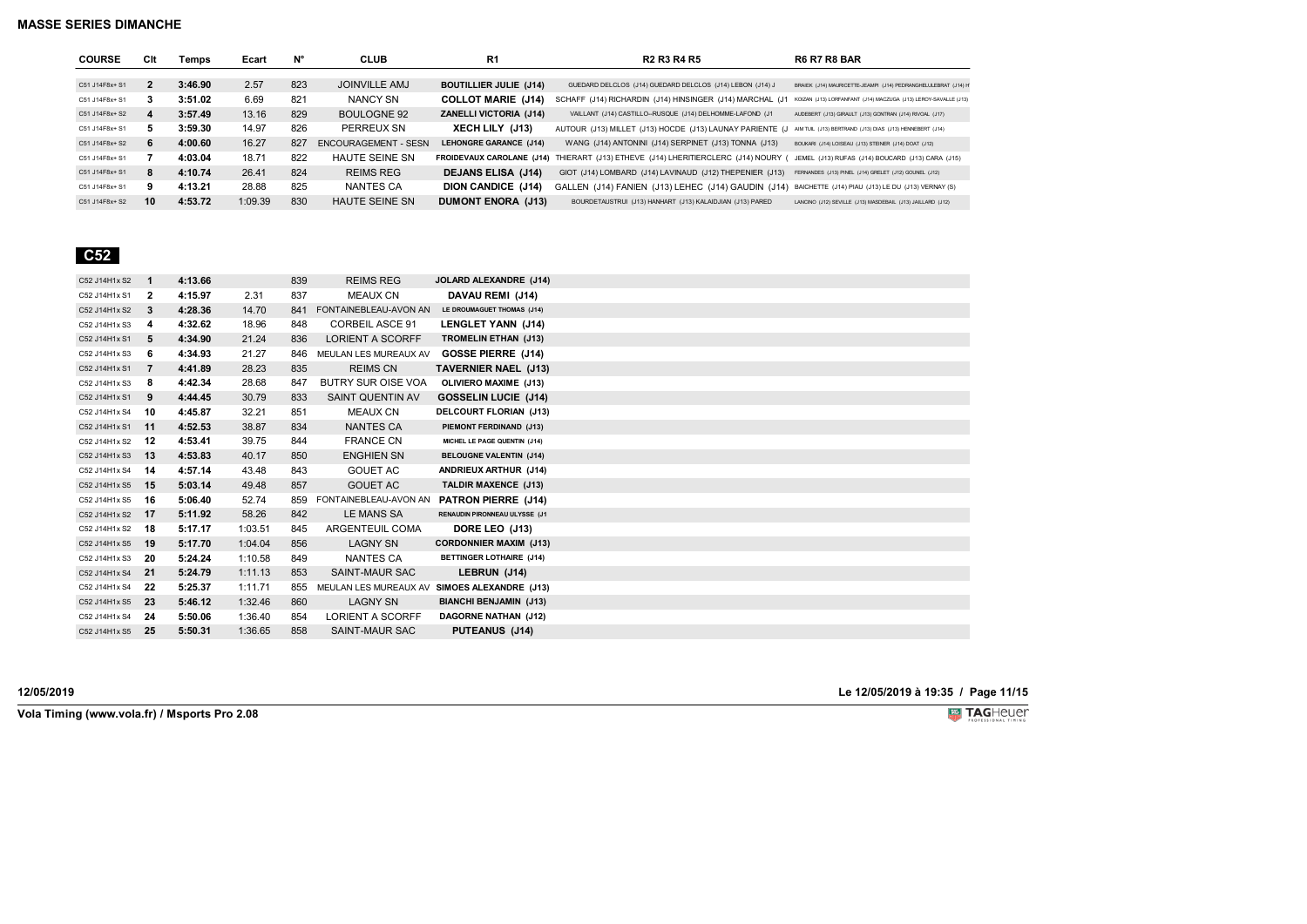| <b>COURSE</b>   | Clt            | Temps   | Ecart | N°  | <b>CLUB</b>                 | R1                                                                                                                               | R <sub>2</sub> R <sub>3</sub> R <sub>4</sub> R <sub>5</sub>                           | <b>R6 R7 R8 BAR</b>     |
|-----------------|----------------|---------|-------|-----|-----------------------------|----------------------------------------------------------------------------------------------------------------------------------|---------------------------------------------------------------------------------------|-------------------------|
|                 |                |         |       |     |                             |                                                                                                                                  |                                                                                       |                         |
| C53             |                |         |       |     |                             |                                                                                                                                  |                                                                                       |                         |
| C53 J14H4x+ S1  | $\mathbf{1}$   | 3:49.28 |       | 861 | SN OISE                     | <b>GRAIS PIERRE (J14)</b>                                                                                                        | BRICHET (J14) SANSOULI (J13) OGES (J14)                                               | ADJIMI (J15)            |
| C53 J14H4x+ S3  | $\overline{2}$ | 3:51.44 | 2.16  | 876 | <b>FRANCE CN</b>            | <b>BOURDET STEVEN (J14)</b>                                                                                                      | LINWANG (J13) DOUROUDAKIS (J13) MARTIN-JOHNER (J14)                                   | ZHONG (J13)             |
| C53 J14H4x+ S1  | 3              | 3:51.72 | 2.44  | 865 | <b>NANTES CA</b>            |                                                                                                                                  | <b>COTINAT NATHAN (J14)</b> LECOT (J14) BELBEOC H (J14) LE BRETON (J14)               | HAMON (J17)             |
| C53 J14H4x+ S2  | 4              | 3:53.40 | 4.12  | 870 | <b>ENCOURAGEMENT - SESN</b> | <b>LERAY MALO (J14)</b>                                                                                                          | OBERLE (J14) BENAISSI (J14) VARENNE (J14)                                             | BAUD (S)                |
| C53 J14H4x+ S7  | 5              | 3:54.81 | 5.53  | 906 | PERREUX SN                  | <b>MARCELLIN ANTOINE (J14)</b>                                                                                                   | FAURE (J14) BONHOTE (J14) HODOROABA (J14)                                             | SPREUX (J12)            |
| C53 J14H4x+ S1  | 6              | 3:55.98 | 6.70  | 862 | ROUEN CNA                   | LE LAN VAHE (J14)                                                                                                                | MONNIER (J14) HECQUET (J13) LION (J14)                                                | GUEDIN (J14)            |
| C53 J14H4x+ S4  | $\overline{7}$ | 3:57.50 | 8.22  | 887 | <b>VERSAILLES CN</b>        | PARISELLE CLOVIS (J14)                                                                                                           | BUTTOLO (J14) GERLING (J13) BERTON (J14)                                              | FOURNIER-PARTIOT (J14)  |
| C53 J14H4x+ S4  | 8              | 3:58.16 | 8.88  | 882 | NANTES CA                   | <b>JESSON TITOUAN (J14)</b>                                                                                                      | DEVYS (J14) HAMEL-BREYSSE (J14) DAOUDI (J14)                                          | HUCHET (J17)            |
| C53 J14H4x+ S8  | 9              | 3:58.47 | 9.19  | 871 | <b>NANCY SN</b>             | <b>BEAU VIRGILE (J14)</b>                                                                                                        | POLGUERE (J14) BOBILLIER (J14) DEROUICHE (J14)                                        | MANSUYSZABO (J13)       |
| C53 J14H4x+ S3  | 10             | 3:59.39 | 10.11 | 878 | <b>BOULOGNE 92</b>          | LECLERCQ OSCAR (J14)                                                                                                             | ZAHARIA (J14) TESTEFORT (J14) COATANEA (J13)                                          | COATANEA (J11)          |
| C53 J14H4x+ S10 | 11             | 4:01.21 | 11.93 | 921 | PERREUX SN                  | EL KHAMMAR NASSIM (J14)                                                                                                          | LAHCENE (J14) CHATELAIN (J14) HAUTIN (J14)                                            | SEJOURNE (J13)          |
| C53 J14H4x+ S1  | 12             | 4:01.76 | 12.48 | 864 | <b>LAGNY SN</b>             | <b>FOURNET ARTHUS (J13)</b>                                                                                                      | EYSSAUTIER (J14) BALLESTA (J13) DELISSE (J14)                                         | GONZALEZ (J14)          |
| C53 J14H4x+ S7  | 13             | 4:02.52 | 13.24 | 909 | <b>NANCY SN</b>             | <b>HAMITI GENC (J14)</b>                                                                                                         | RICHARD (J14) LABRUNYE (J13) BRODA (J14)                                              | HIPPOLYTE (J14)         |
| C53 J14H4x+ S1  | 14             | 4:03.27 | 13.99 | 866 | CAEN CALVADOS SN            | PIRON MATHIAS (J14)                                                                                                              | LE GALL (J14) JOSEPHINE (J14) LE TROCQUER (J13)                                       | DEBAR (J14)             |
| C53 J14H4x+ S2  | 15             | 4:03.38 | 14.10 | 873 | <b>HAUTE SEINE SN</b>       | <b>CHERRE MARTIN (J14)</b>                                                                                                       | MERLE (J14) BENALI (J14) BOUBAGRA (J14)                                               | HUREL (J15)             |
| C53 J14H4x+ S3  | 16             | 4:03.72 | 14.44 | 881 | <b>DOUAI ASE</b>            | <b>BRIEZ LUCIEN (J14)</b>                                                                                                        | DOVILLERS (J14) DARRAS (J14) HERBERT (J14) DELAMAIDE (J12)                            |                         |
| C53 J14H4x+ S5  | 17             | 4:07.99 | 18.71 | 895 | <b>MANTES AS</b>            |                                                                                                                                  | <b>FAUVETTE MATHIAS (J14) EDDAOUIDI (J14) DUQUESNE (J13) SAGNA (J14) DUCLOS (J13)</b> |                         |
| C53 J14H4x+ S1  | 18             | 4:08.45 | 19.17 | 863 | <b>JOINVILLE AMJ</b>        | <b>FLEURY MARIN (J13)</b>                                                                                                        | DUPAYS (J14) BERNARDI (J14) LEROY (J14)                                               | GANGA BELLIDON (J11)    |
| C53 J14H4x+ S5  | 19             | 4:08.87 | 19.59 | 893 | CHAMPIGNY SUR MARNE RS      | <b>CHABOISSIER JULES (J14)</b>                                                                                                   | CELLIER (J14) AMOKRANE (J14) BERNARD-GOMES (J14)                                      | SALAHELDINE (J12)       |
| C53 J14H4x+ S3  | 20             | 4:09.01 | 19.73 | 879 | MEULAN LES MUREAUX AV       | PITTET NORINE (J14)                                                                                                              | BARBEAU (J14) STREBLER (J14) SILVESTRE (J14)                                          | FROUX (J13)             |
| C53 J14H4x+ S6  | 21             | 4:09.65 | 20.37 | 902 | <b>DIEPPE CN</b>            | VANDERPLAETSEN HUGO (J14)                                                                                                        | RIMBERT (J14) WINTER (J14) SOUDAY (J13)                                               | JOFFIN (J11)            |
| C53 J14H4x+ S4  | 22             | 4:11.54 | 22.26 | 884 | CHATEAU-GONTIER CN          | SAUCET PAOLO (J12)                                                                                                               | PENTECOUTEAU (J14) JARRY (J14) SOULINHAC (J12)                                        | POIRIER (J16)           |
| C53 J14H4x+ S5  | 23             | 4:13.35 | 24.07 | 889 | <b>HAUTE SEINE SN</b>       | <b>ROUSSELY TOM (J14)</b>                                                                                                        | GUILLERM (J14) LEMIERE (J14) GARCIA (J14)                                             | COLONNA CECCALDI (J12)  |
| C53 J14H4x+ S7  | 24             | 4:16.73 | 27.45 | 903 | ARGENTEUIL COMA             | AIT-KHELIFA MALLET MAÄ <l (j14<="" td=""><td>MENARD (J13) PETIT TAUPIN (J14) DUBOIS (J14)</td><td><b>BOUTEILLER (S)</b></td></l> | MENARD (J13) PETIT TAUPIN (J14) DUBOIS (J14)                                          | <b>BOUTEILLER (S)</b>   |
| C53 J14H4x+ S3  | 25             | 4:17.34 | 28.06 | 880 | PERREUX SN                  | <b>GARNIER ARTHUR (J14)</b>                                                                                                      | HERSCOVICI (J14) WILLIAMS (J14) ADAM (J14)                                            | <b>FUND (J13)</b>       |
| C53 J14H4x+ S7  | 26             | 4:18.90 | 29.62 | 904 | AMIENS SN                   | PETIT THEO (J13)                                                                                                                 | SELVE (J13) HODIN (J12) PAUWELS (J13)                                                 | DE WITASSE-THEZY (J12)  |
| C53 J14H4x+ S4  | 27             | 4:19.87 | 30.59 | 885 | <b>BELBEUF CN</b>           | <b>DESCAMPS VICTOR (J14)</b>                                                                                                     | CERDAN (J13) DUVAL (J14) VANDERCOILDEN (J14)                                          | QUESNEL (J13)           |
| C53 J14H4x+ S5  | 28             | 4:20.16 | 30.88 | 894 | PORT-MARLY RC               | GRISEZ LEA (J14)                                                                                                                 | PLOTITZA (J14) LUBERT (J13) JOSSE (J14)                                               | DENISSEL (J14)          |
| C53 J14H4x+ S3  | 29             | 4:22.95 | 33.67 | 877 | <b>JOINVILLE AMJ</b>        | PACHOLCZYKSOARES THEO (J13)                                                                                                      | BENABIDALLAH (J13) ROUVEAU (J12) BONNIOT (J13)                                        | ISSENJOU (J13)          |
| C53 J14H4x+ S7  | 30             | 4:23.70 | 34.42 | 908 | <b>ENCOURAGEMENT - SESN</b> | TANGUY GASPARD (J13)                                                                                                             | FAUCON (J13) PERNOT (J14) BAGIAU (J13)                                                | BOUCCARA (J13)          |
| C53 J14H4x+ S1  | 31             | 4:26.03 | 36.75 | 867 | AMIENS SN                   | <b>CARTON BASTIEN (J14)</b>                                                                                                      | DUPONTLAVALLARD (J14) PENAUD (J13) PETIT (J13)                                        | TOURE (J13)             |
| C53 J14H4x+ S4  | 32             | 4:26.60 | 37.32 | 883 | <b>COMPIEGNE SN</b>         | TRICLIN JEAN (J13)                                                                                                               | GAY (J13) GEISTEL (J14) DE SOLAGES (J14)                                              | HENNING (J13)           |
| C53 J14H4x+ S9  | 33             | 4:28.77 | 39.49 | 917 | <b>FRANCE CN</b>            | <b>SEYTRE MAEL (J13)</b>                                                                                                         | CONTENTIN (J14) CARROT-DULAC (J13) COUBE (J13)                                        | TURIN-PLESSIA (J13)     |
| C53 J14H4x+ S2  | 34             | 4:31.27 | 41.99 | 868 | <b>BASSE SEINE SN</b>       | <b>BOUVRON VICTOR (J12)</b>                                                                                                      | BARABUTEZ (J13) JORGE (J14) MEREL (J12)                                               | DE SAINT BLANQUAT (J12) |
| C53 J14H4x+ S6  | 35             | 4:31.99 | 42.71 | 896 | MAISONS MESNIL CERAMM       | <b>ESNAULT THEO (J14)</b>                                                                                                        | MAZOYER (J14) GIGUET (J14) BARCZA (J12)                                               | RANDALL (J15)           |
| C53 J14H4x+ S5  | 36             | 4:32.47 | 43.19 | 892 | <b>LAGNY SN</b>             |                                                                                                                                  | LAMARRE JULES (J13) BECOUARN (J13) TELLIER (J13) MANQUAT (J13) FISCHER (J14)          |                         |
| C53 J14H4x+ S8  | 37             | 4:33.44 | 44.16 | 914 | <b>MANTES AS</b>            | <b>BARET LOUIS (J13)</b>                                                                                                         | BOUFFIER (J13) LAMY (J13) WALLON (J14)                                                | ROUAULT (J12)           |
| C53 J14H4x+ S4  | 38             | 4:35.25 | 45.97 | 888 | <b>BOURGES AC</b>           | GORGE JACQUES (J13)                                                                                                              | PARRILLA (J14) MOLES (J14) JOFFRE (J13)                                               | MARTIN - JOUBERT (J14)  |

**12/05/2019 Le 12/05/2019 à 19:35 / Page 12/15**

**Vola Timing (www.vola.fr) / Msports Pro 2.08**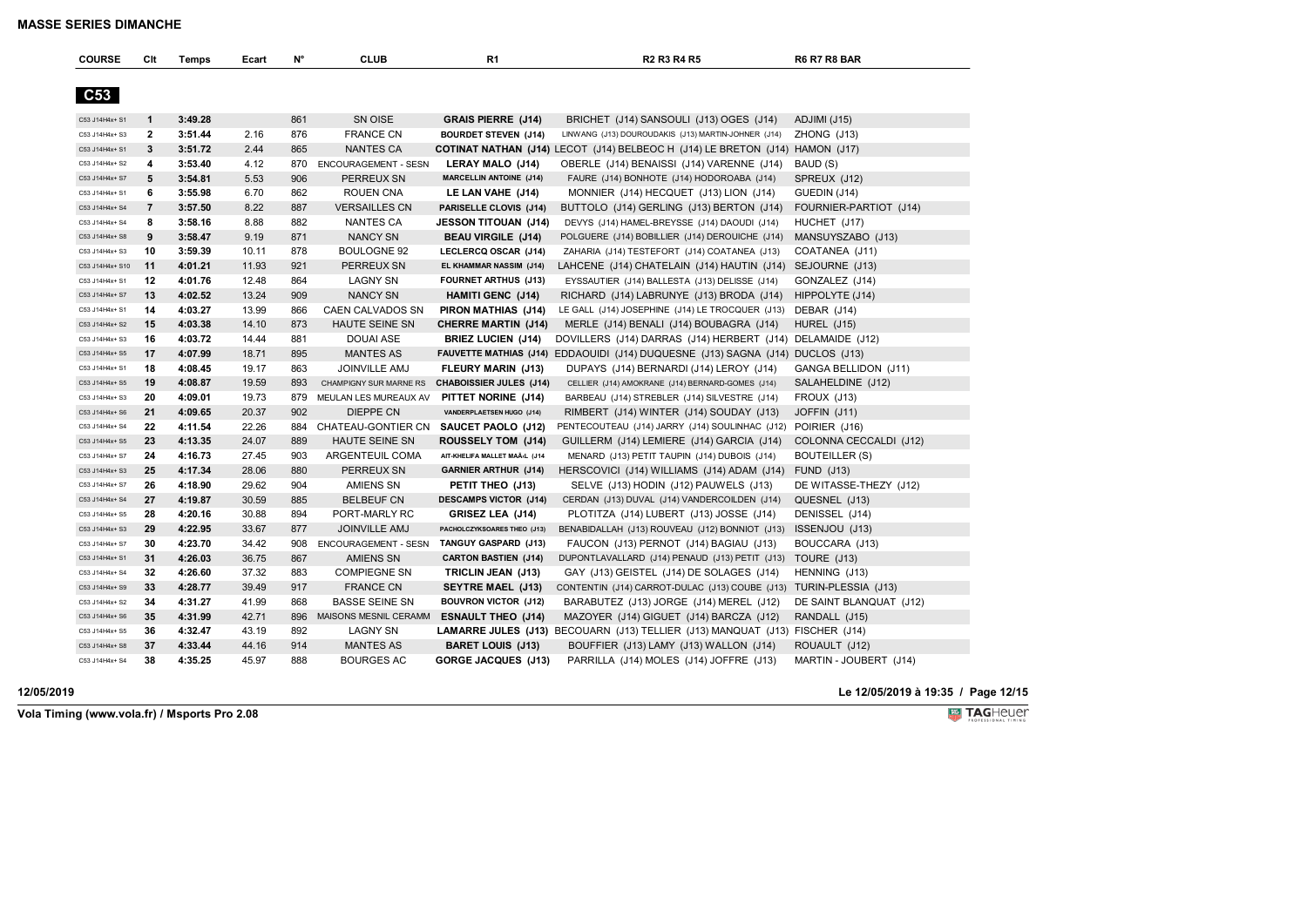| <b>COURSE</b>   | Cit | Temps   | Ecart   | N°  | <b>CLUB</b>                 | R <sub>1</sub>                   | <b>R2 R3 R4 R5</b>                                  | <b>R6 R7 R8 BAR</b>   |
|-----------------|-----|---------|---------|-----|-----------------------------|----------------------------------|-----------------------------------------------------|-----------------------|
|                 |     |         |         |     |                             |                                  |                                                     |                       |
| C53 J14H4x+ S9  | 39  | 4:37.04 | 47.76   | 869 | <b>TOURS ATM</b>            | LEPRON JULES (J14)               | LAPAJ (J13) BLANDIN (J14) FONTAINE (J14)            | GIRAULT (J12)         |
| C53 J14H4x+ S10 | 40  | 4:39.72 | 50.44   | 922 | <b>BOULOGNE 92</b>          | <b>CAMPINA GIULIO (J14)</b>      | KIMBEL (J13) GUIBAL (J14) GUIBAL (J12)              | <b>ROLLIN (S) -23</b> |
| C53 J14H4x+ S9  | 41  | 4:41.35 | 52.07   | 915 | MEULAN LES MUREAUX AV       | <b>VANDENHESTE TOM (J14)</b>     | ROBIN (J13) LEFEBVRE (J13) VALY (J12)               | ORHON (S)             |
| C53 J14H4x+ S10 | 42  | 4:41.36 | 52.08   | 923 | NANTES CA                   | <b>DUFOUR AUGUSTIN (J14)</b>     | BARETEAU-BAREIL (J14) SCHENCK (J14) LEVEAU (J14)    | HENNES (J17)          |
| C53 J14H4x+ S3  | 43  | 4:43.26 | 53.98   | 875 | <b>BOULOGNE AV</b>          | FABBRIZZI ENZO (J13)             | LAMOUR (J13) PARVY (J13) SEGUY (J13)                | ZIMINE SAUVAGE (J12)  |
| C53 J14H4x+ S6  | 44  | 4:43.41 | 54.13   | 897 | <b>GOUET AC</b>             | LEGEARD GUENOLE (J14)            | TEXIER (J14) KERRIOU (J14) TEXIER (J14)             | LE GLATIN (J12)       |
| C53 J14H4x+ S9  | 45  | 4:43.98 | 54.70   | 916 | <b>CHATEAU-GONTIER CN</b>   | <b>SORIN MORGANE (J13)</b>       | BARON JANVRIN (J12) DAVID (J13) MONTAROU (J14)      | LEMOINE (J16)         |
| C53 J14H4x+ S7  | 46  | 4:44.32 | 55.04   | 907 | <b>CAEN CALVADOS SN</b>     | <b>DESMORTREUX RAPHAEL (J14)</b> | GOURDON (J14) LAMMENS (J13) LANGLOIS (J12)          | BARETTE (J14)         |
| C53 J14H4x+ S2  | 47  | 4:44.92 | 55.64   | 872 | ORLEANS-OLIVET AC           | <b>RENARD DORIAN (J13)</b>       | JAVOY (J13) SEGRET (J14) MENIGAULT (J14)            | CAZORLA (J14)         |
| C53 J14H4x+ S5  | 48  | 4:47.36 | 58.08   | 891 | ROWING CLUB SRP             | <b>BOURHIS MATAO (J13)</b>       | SENGSTSCHMID (J14) TESSIER (J14) COLEN (J14)        | NOUAR (J14)           |
| C53 J14H4x+ S7  | 49  | 4:49.49 | 1:00.21 | 905 | PORT-MARLY RC               | STEPANOV ANDRÉ (J14)             | ZURZOLO (J14) LACHAUD (J13) DAHAN HOFFMAN (J14)     | VEZZA (J14)           |
| C53 J14H4x+ S8  | 50  | 4:54.72 | 1:05.44 | 910 | NANTES CA                   | PRIGENT BAPTISTE (J13)           | DUBOIS (J13) JAUNET (J13) MESNAGE (J13)             | BERTRAND (J18)        |
| C53 J14H4x+ S4  | 51  | 4:59.70 | 1:10.42 | 886 | <b>JOINVILLE AMJ</b>        | BAELDE SOU (J13)                 | SABATRY (J13) BRIEN (J13) GILLOT BORDAIS (J12)      | BOURASS (J12)         |
| C53 J14H4x+ S8  | 52  | 5:00.52 | 1:11.24 | 912 | ACI <sub>9</sub>            | <b>ROCHETTE LUCAS (J14)</b>      | MORISON (J14) GODEY (J13) GODEY (J13)               | SAPLAIROLES (J11)     |
| C53 J14H4x+ S10 | 53  | 5:07.73 | 1:18.45 | 924 | <b>BOULOGNE 92</b>          | SEDAROS PAUL-ALEXANDRE (J14)     | AUBRY DE MONTDIDIER (J13) QUERE (J14) AMRAM (J13)   | BELLET (J14)          |
| C53 J14H4x+ S8  | 54  | 5:12.75 | 1:23.47 | 911 | <b>ENCOURAGEMENT - SESN</b> | LEDOUX BENJAMIN (J12)            | PHO (J12) CAPLAN (J12) ANDREASSI (J12)              | $LLIDO$ $(J12)$       |
| C53 J14H4x+ S8  | 55  | 5:15.94 | 1:26.66 | 913 | PORT-MARLY RC               | CHEVROU MAXIMILIEN (J14)         | ROY (J14) MALET (J14) DA SILVA (J13)                | VILLA (J14)           |
| C53 J14H4x+ S6  | 56  | 5:16.00 | 1:26.72 | 898 | BEAUMONT AV / ANDRESY       | TISSU KASSANDRA (J13)            | PAVLIAN (J14) MONPAS (J13) KAZIAOUAL (J14)          | ARNAL (J12)           |
| C53 J14H4x+ S6  | 57  | 5:20.82 | 1:31.54 | 901 | <b>BUTRY SUR OISE VOA</b>   | <b>LEROUX ANTONIN (J13)</b>      | VERITE (J13) GLESENER (J14) COSTE (J13)             | DUMONT (J12)          |
| C53 J14H4x+ S6  | 58  | 5:24.66 | 1:35.38 | 900 | FONTAINEBLEAU-AVON AN       | SOARES SARAH (J14)               | LANDRY (J12) TISON (J13) LUCET (J13)                | LANGOT (J14)          |
| C53 J14H4x+ S9  | 59  | 5:30.49 | 1:41.21 | 890 | MEULAN LES MUREAUX AV       | PIAT ALEXANDRE (J12)             | AUPERIN (J12) BERQUE (J12) LANGLEMENT (J12)         | SOUFFRANT (J12)       |
| C53 J14H4x+ S9  | 60  | 5:32.76 | 1:43.48 | 919 | <b>JOINVILLE AMJ</b>        | <b>HYLTON LIBERT (J13)</b>       | BOUYAHA (J13) KLEIN (J13) CARANTOIS FORISSIER (J13) | GUEDARD DELCLOS (J13) |

 **C54** 

| C54 MF4x S3       |                | 3:57.39 |       | 937 | ROWING CLUB SRP       | <b>VIEIRA BOCCARDO JENNIFER (S)</b>  | DUHAMEL (S) BONNAFOUS (S) TANGOU (S)                 |
|-------------------|----------------|---------|-------|-----|-----------------------|--------------------------------------|------------------------------------------------------|
| C54 MF4x S1       | - 2            | 3:58.63 | 1.24  | 928 | <b>JOINVILLE AMJ</b>  | <b>AUTOUR CAROLINE (S)</b>           | BOUSSOUKAYA (S) TOLLARD (S) RANVIER (S)              |
| C54 MF4x S1       | - 3            | 4:07.96 | 10.57 | 927 | BOULOGNE 92           | <b>LETE VANESSA (S)</b>              | LAMADON (S) TALAMONA (S) BLOCHET (S)                 |
| C54 MF4x S2       | -4             | 4:09.40 | 12.01 | 935 | <b>FRANCE CN</b>      | <b>HAZEBROUCQ VIRGINIE (S)</b>       | DAGAN-TAUFFLIEB (S) LACARELLE-GASSE (S) DAVIDSON (S) |
| $C54$ MF4x S2 $5$ |                | 4:11.72 | 14.33 | 931 | <b>TOURS ATM</b>      | <b>BERTON FLORINE (S)</b>            | LESTANG (S) VEGLIA (S) CAVELIER (S)                  |
| C54 MF4x S3       | - 6            | 4:14.90 | 17.51 | 940 | <b>JOINVILLE AMJ</b>  | <b>MYSZKA MALGORZATA (S)</b>         | COICADAN (S) GARZINO (S) HAMMA (S)                   |
| C54 MF4x S1       | $\overline{7}$ | 4:16.03 | 18.64 | 926 | PORT-MARLY RC         | <b>SCHULZ ANNE-MARIE (S)</b>         | THUEZ (S) GUITEL (S) PONSONNET (S)                   |
| C54 MF4x S1       | - 8            | 4:18.49 | 21.10 | 930 | <b>BASSE SEINE SN</b> | <b>COULOMB FRANCOISE (S)</b>         | RADKO (S) MALDAME (S) PIERRE (S)                     |
| C54 MF4x S1 9     |                | 4:20.24 | 22.85 | 925 | <b>HAUTE SEINE SN</b> | <b>BRUNEL CELINE (S)</b>             | GUILLO (S) LEBLANC (S) PESENTI (S)                   |
| C54 MF4x S3       | 10             | 4:22.70 | 25.31 | 939 | PORT-MARLY RC         | <b>COUVEZ CELINE (S)</b>             | OBEGI (S) VAUGON (S) HOMSY (S)                       |
| C54 MF4x S3 11    |                | 4:24.19 | 26.80 | 938 | <b>SEVRES VSN</b>     | <b>BOCHARD BENEDICTE (S)</b>         | BACCIALONE (S) BOROT (S) DABBOUS (S)                 |
| C54 MF4x S2       | 12             | 4:25.59 | 28.20 | 932 | LAGNY SN              | <b>NOYELLE SICAMOIS ISABELLE (S)</b> | LE LAIN MARTIN (S) ROQUEFEUIL (S) DE CHAMPRIS (S)    |
| C54 MF4x S2 13    |                | 4:30.77 | 33.38 | 934 | PORT-MARLY RC         | <b>GUISSE FLORENCE (S)</b>           | MAGNERON (S) JONCOUR (S) LANGUMIER (S)               |
| C54 MF4x S1       | 14             | 4:36.82 | 39.43 | 929 | BOURGES AC            | LE GALLO ISABELLE (S)                | PAGNOUX (S) LAMY (S) DELSARD (S)                     |

# **12/05/2019 Le 12/05/2019 à 19:35 / Page 13/15**

**Vola Timing (www.vola.fr) / Msports Pro 2.08**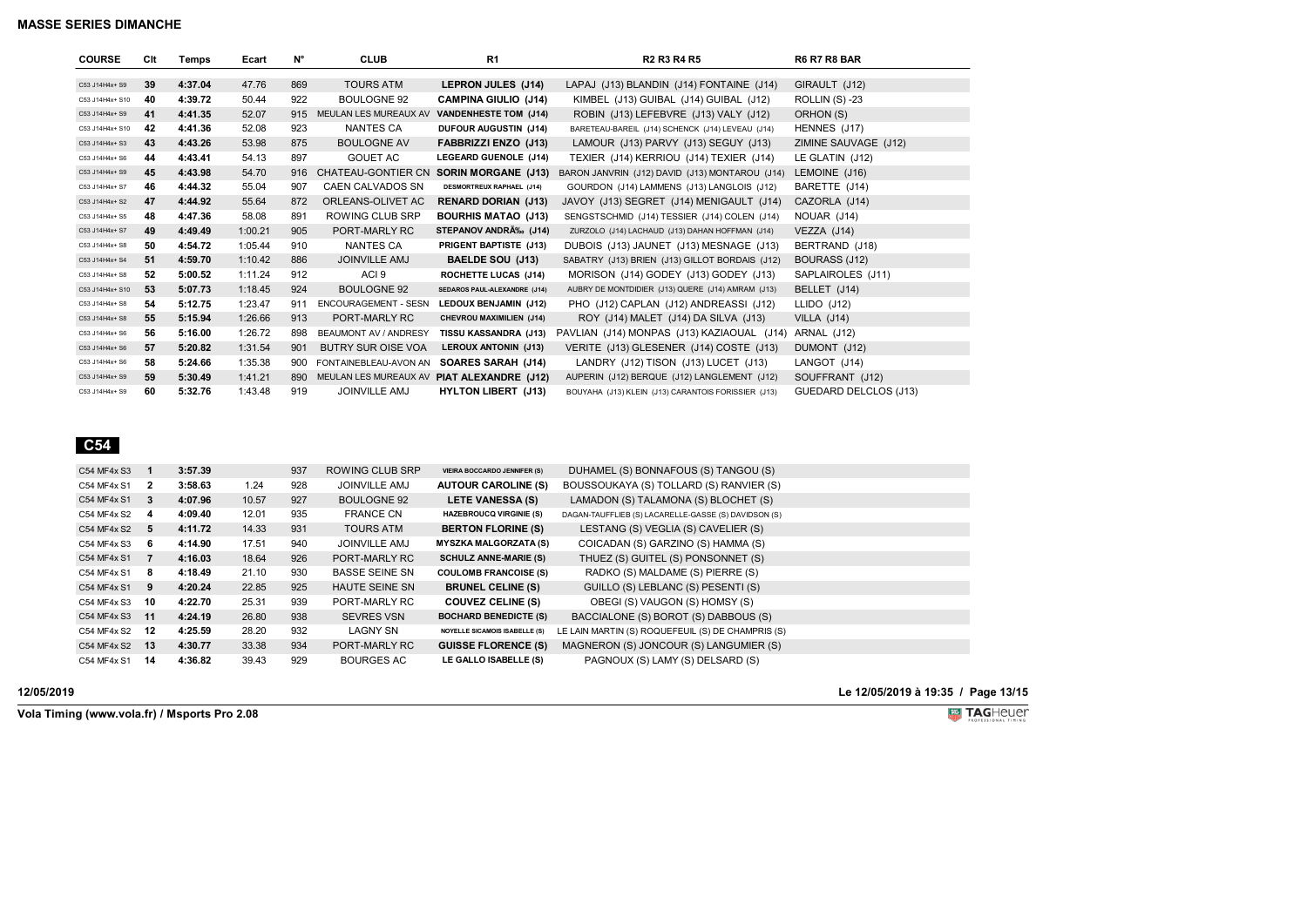| <b>COURSE</b>    | Clt | <b>Temps</b> | Ecart |     | CLUB        | R <sub>1</sub>             | <b>R2 R3 R4 R5</b>                   | <b>R6 R7 R8 BAR</b> |
|------------------|-----|--------------|-------|-----|-------------|----------------------------|--------------------------------------|---------------------|
|                  |     |              |       |     |             |                            |                                      |                     |
| C54 MF4x S2 $15$ |     | 4:42.84      | 45.45 | 933 | PERREUX SN  | <b>BERNE CECILE (S)</b>    | DONVAL (S) PINEL (S) LAINE (S)       |                     |
| C54 MF4x S3 16   |     | 4:45.14      | 47.75 | 936 | SOISSONS SN | <b>ROQUIGNY HELENE (S)</b> | BREMONT (S) BERTIN (S) DOMINGUEZ (S) |                     |

| C55 MM2x S1    | -1             | 3:54.91 |         | 943 | PORT-MARLY RC           | <b>HOSQUET ARMELLE (S)</b>         | <b>BERTOLINO (S)</b> |  |
|----------------|----------------|---------|---------|-----|-------------------------|------------------------------------|----------------------|--|
| C55 MM2x S1    | $\overline{2}$ | 3:59.69 | 4.78    | 941 | ANGERS NA               | <b>FAUCHEUX CATHERINE (S)</b>      | RICHARD (S)          |  |
| C55 MM2x S2    | $_{3}$         | 4:01.82 | 6.91    | 948 | <b>CREIL ENO</b>        | <b>BEQUEREL LAURE (S)</b>          | CURIEN (S)           |  |
| C55 MM2x S1    | 4              | 4:05.16 | 10.25   | 946 | <b>CAEN CALVADOS SN</b> | <b>GARNIER KEVIN (S)</b>           | LECLERC (S)          |  |
| C55 MM2x S1    | 5              | 4:06.28 | 11.37   | 945 | <b>LAGNY SN</b>         | <b>LELONG GAEL (S)</b>             | ROCHEREAU (S)        |  |
| C55 MM2x S3    | -6             | 4:09.06 | 14.15   | 953 | <b>SEVRES VSN</b>       | SIMONIN AUDE (S)                   | LE CORRE (S)         |  |
| C55 MM2x S2    | $\overline{7}$ | 4:13.92 | 19.01   | 951 | PORT-MARLY RC           | <b>BUTIN SEBASTIEN (S)</b>         | LAURENT (S)          |  |
| C55 MM2x S2    | - 8            | 4:15.86 | 20.95   | 952 | SOISY SUR SEINE CN      | <b>BAULIER ANNE (S)</b>            | BAULIER (S)          |  |
| C55 MM2x S2 9  |                | 4:16.72 | 21.81   | 949 | <b>RENNES SR</b>        | <b>SAGASPE BARONNIE ADRIAN (S)</b> | ALIAS (S)            |  |
| C55 MM2x S2    | 10             | 4:17.12 | 22.21   | 947 | PERREUX SN              | <b>WANGERMEE JULIETTE (S)</b>      | GENERAT (S)          |  |
| C55 MM2x S3 11 |                | 4:18.00 | 23.09   | 954 | PERREUX SN              | <b>HUMBERT SYLVAIN (S)</b>         | AIM-TUIL (S)         |  |
| C55 MM2x S1    | -12            | 4:20.43 | 25.52   | 944 | ANGERS NA               | <b>BRANDICOURT XAVIER (S)</b>      | RENOU (S)            |  |
| C55 MM2x S3    | - 13           | 4:22.96 | 28.05   | 957 | <b>CREIL ENO</b>        | <b>POULAIN ISABELLE (S)</b>        | DIMOPOULOS (S)       |  |
| C55 MM2x S1    | -14            | 4:23.31 | 28.40   | 942 | BOULOGNE 92             | <b>CORNANGUER SOPHIE (S)</b>       | EYBER (S)            |  |
| C55 MM2x S3 15 |                | 4:35.72 | 40.81   | 955 | SOISY SUR SEINE CN      | <b>BALICA LIVIU (S)</b>            | BALICA (S)           |  |
| C55 MM2x S3    | 16             | 4:58.41 | 1:03.50 | 956 | <b>COMPIEGNE SN</b>     | <b>DEBAYE PHILIPPE (S)</b>         | POTHERAT-BOUVIER (S) |  |

 **C56** 

| C56 MH2x S3 |                | 3:40.82 |       | 973 | <b>CORBEIL ASCE 91</b>  | <b>BAILLEUX ARNAUD (S)</b>     | CAHEREC (S)            |
|-------------|----------------|---------|-------|-----|-------------------------|--------------------------------|------------------------|
| C56 MH2x S4 | $\overline{2}$ | 3:41.18 | 0.36  | 979 | <b>RENNES SR</b>        | <b>AUDIC YANN (S)</b>          | <b>MARCHIONINI (S)</b> |
| C56 MH2x S1 | 3              | 3:41.37 | 0.55  | 959 | <b>MANTES AS</b>        | <b>JACONO FRANCOIS (S)</b>     | DELOT (S)              |
| C56 MH2x S5 | 4              | 3:44.06 | 3.24  | 982 | <b>LAGNY SN</b>         | <b>DUPONT ERIC (S)</b>         | <b>FLEISCHMAN (S)</b>  |
| C56 MH2x S2 | 5              | 3:44.37 | 3.55  | 967 | <b>CAEN CALVADOS SN</b> | <b>LEROUX GILLES (S)</b>       | LANGLOIS (S)           |
| C56 MH2x S1 | 6              | 3:44.41 | 3.59  | 960 | SN OISE                 | <b>DUBUS STEPHANE (S)</b>      | GUERET (S)             |
| C56 MH2x S4 |                | 3:46.70 | 5.88  | 980 | <b>BOURGES AC</b>       | <b>BEGHIN EDOUARD (S)</b>      | SMITH (S)              |
| C56 MH2x S2 | 8              | 3:47.78 | 6.96  | 970 | ANDRESY CA CONFLUENT    | <b>MOSCATELLO PIERRICK (S)</b> | OLLIVIER-LAMARQUE (S)  |
| C56 MH2x S2 | 9              | 3:48.80 | 7.98  | 965 | ARGENTEUIL COMA         | <b>BERGER VINCENT (S)</b>      | CADORET (S)            |
| C56 MH2x S5 | 10             | 3:49.06 | 8.24  | 984 | <b>EVRY SCA</b>         | <b>DUCAUQUY FREDERIC (S)</b>   | GUILLOT (S)            |
| C56 MH2x S1 | 11             | 3:49.62 | 8.80  | 961 | NANTES CA               | <b>FANIEN KEVIN (S)</b>        | ROSENFELD (S)          |
| C56 MH2x S4 | 12             | 3:51.57 | 10.75 | 981 | BUTRY SUR OISE VOA      | <b>JEGAT GREGORY (S)</b>       | VERITE (S)             |
| C56 MH2x S1 | 13             | 3:51.62 | 10.80 | 963 | PERREUX SN              | <b>MER-APPERE STEPHANE (S)</b> | MILLET (S)             |
|             |                |         |       |     |                         |                                |                        |

**12/05/2019 Le 12/05/2019 à 19:35 / Page 14/15**

**Vola Timing (www.vola.fr) / Msports Pro 2.08**